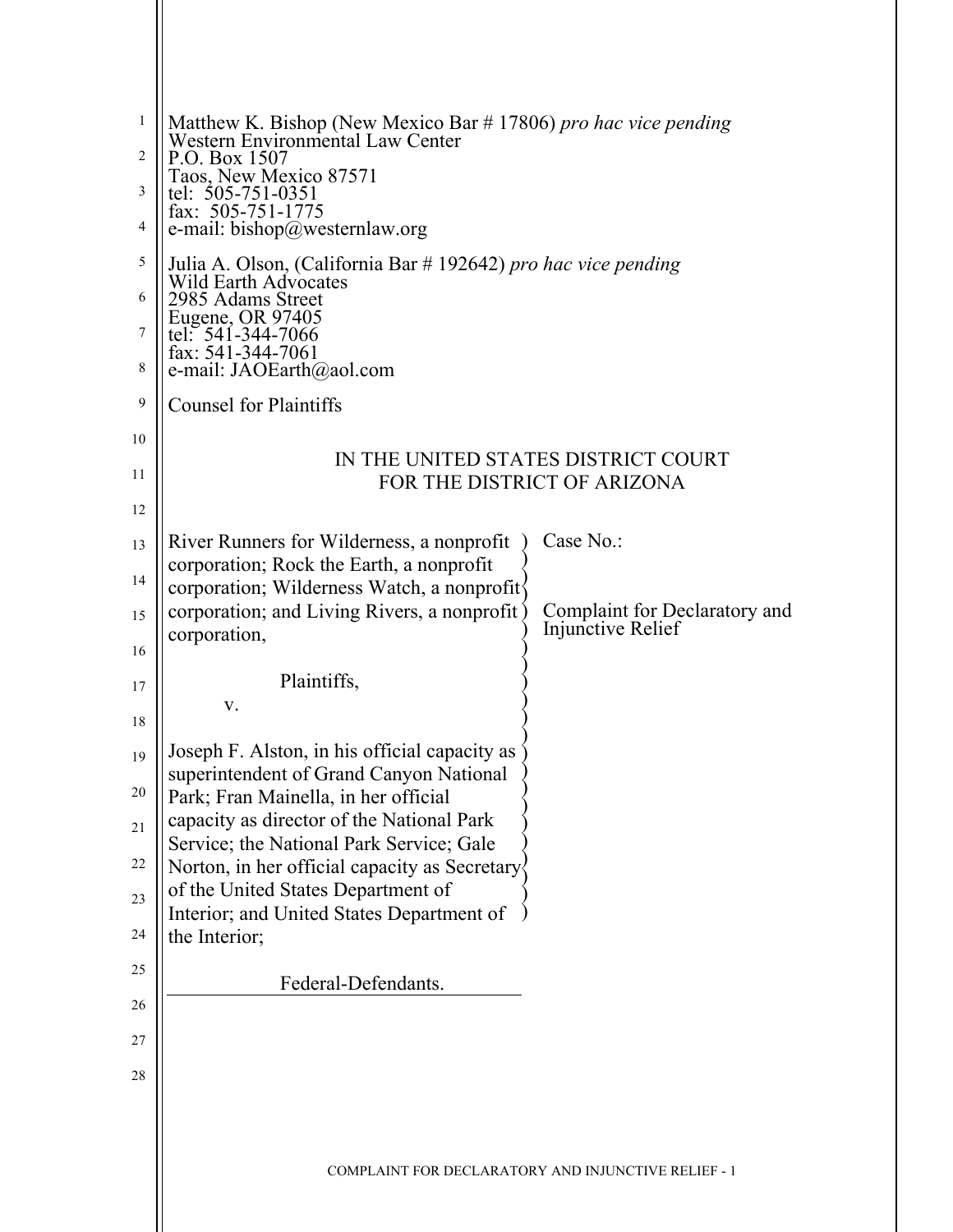#### 1 2 3 4 5 6 7 8 9 10 11 12 13 14 15 16 17 18 19 20 21 22 23 24 25 26 27 INTRODUCTION 1. Plaintiffs bring this civil action against the above named Defendants (hereinafter the "National Park Service," "NPS," or "Park Service") pursuant to the Administrative Procedure Act ("APA"), 5 U.S.C. §§ 701-706, for violations of the National Park Service Organic Act, 16 U.S.C. §1 et seq. and Redwoods Amendment (hereinafter "Organic Act") and its implementing regulations; Grand Canyon Protection Act of 1992, Pub. L. No. 102-575, § 1802; National Park Service Concessions Management Improvement Act of 1998, 16 U.S.C. §§ 5901 *et seq*.; the Park Service's regulations and Management Policies ("MP"); and the National Environmental Policy Act ("NEPA"), 42 U.S.C. § 4321 et seq. and its implementing regulations. 2. Through this civil action, Plaintiffs challenge the Park Service's 2005 Colorado River Management Plan ("CRMP") and Final Environmental Impact Statement ("FEIS") for the Colorado River corridor in Grand Canyon National Park (hereinafter "Grand Canyon" or "the Park") and the February 17, 2006 Record of Decision ("2006 ROD" or "ROD") adopting the CRMP. 3. The Park Service's 2006 ROD and CRMP authorizes certain types, levels, and allocations of use that violate the Park Service's statutory mandates, regulations, policies, and the 1995 General Management Plan ("GMP") for the Grand Canyon. 4. Specifically, the 2006 ROD and CRMP illegally authorize motorboat use and helicopter passenger exchanges at levels that have caused, and continue to cause, adverse impacts and impairment to the wilderness character and natural resources of the Colorado River corridor. These impacts include, but are not limited to: disruption of natural quiet and solitude; soil compaction and erosion; water contamination; damage to riparian habitat, stream banks, trails and campsites; damage to cultural and archeological resources; displacement of native plant and animal populations; introduction of nonnative species; and impairment of the primitive and natural recreational experience. 5. The 2006 ROD and CRMP also inequitably allocate use on the Colorado

28 River between private commercial concessionaires and non-commercial users. The 2006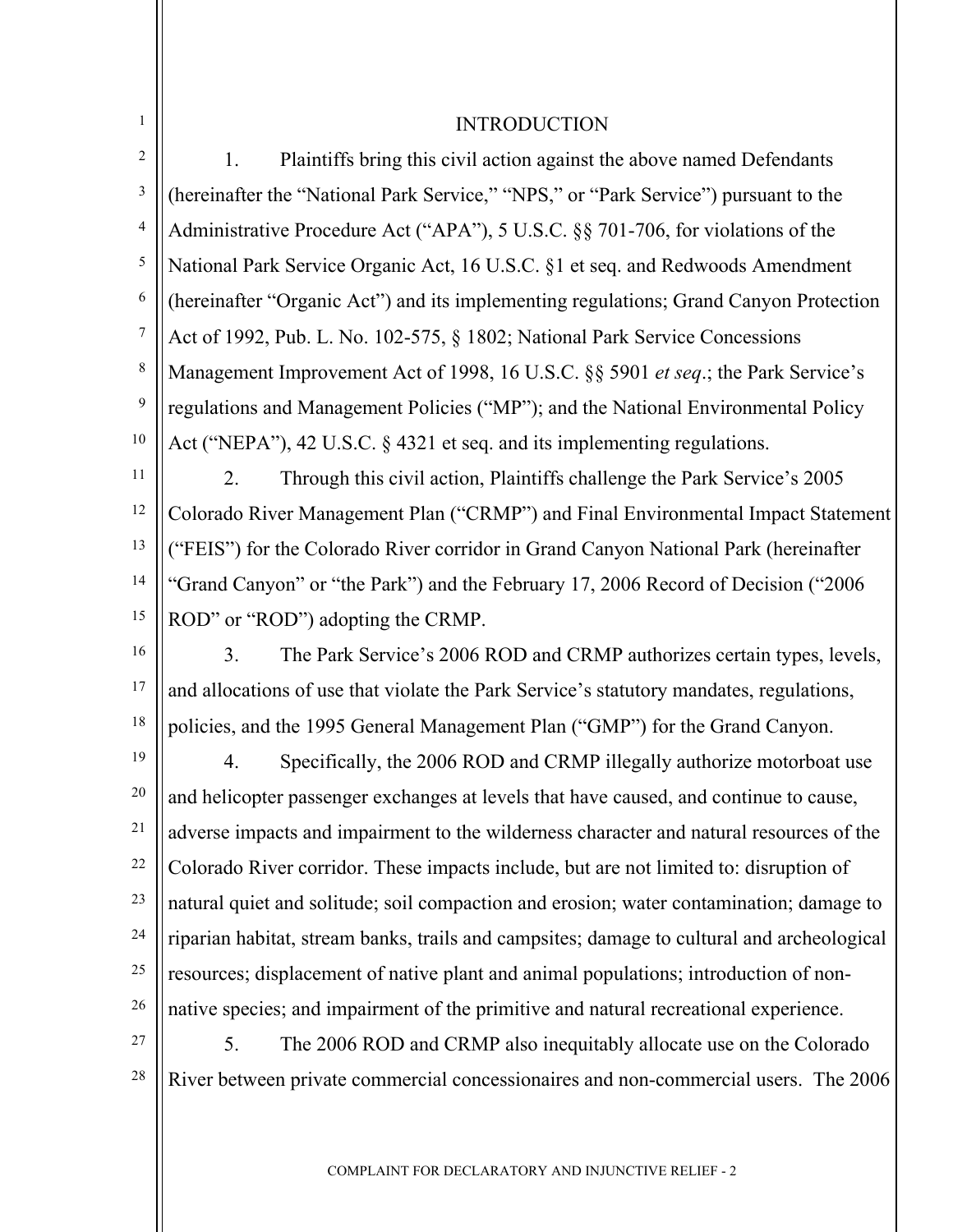| $\mathbf{1}$   | ROD and CRMP give preferential treatment to commercial concessionaires and users        |
|----------------|-----------------------------------------------------------------------------------------|
| $\overline{c}$ | who can afford to pay for guided trips down the Colorado River by giving them           |
| 3              | guaranteed access to the Colorado River during the high demand summer season. In        |
| 4              | contrast, members of the public who cannot afford to pay for or do not wish to take a   |
| $\sqrt{5}$     | commercial trip must wait decades to gain access and, under the CRMP's lottery system,  |
| 6              | may never obtain a permit to access the Colorado River.                                 |
| $\overline{7}$ | For these reasons, Plaintiffs $-$ a coalition of organizations committed to<br>6.       |
| 8              | protecting and restoring the Grand Canyon's wilderness character and unique natural     |
| 9              | resources and ensuring fair and equitable access to such resources – are compelled to   |
| $10\,$         | bring this civil action.                                                                |
| 11             |                                                                                         |
| 12             | <b>JURISDICTION AND VENUE</b>                                                           |
| 13             | This court has jurisdiction pursuant to 28 U.S.C. § 1331 (Federal Question).<br>7.      |
| 14             | 8.<br>This court has the authority to review the action(s) of the Park Service          |
| 15             | complained of herein pursuant to the APA, 5 U.S.C. §§ 701-706.                          |
| 16             | 9.<br>Any and all available administrative remedies have been exhausted.                |
| 17             | There is a present and actual controversy between the Parties within the<br>10.         |
| 18             | meaning of 28 U.S.C. $\S 2201(a)$ .                                                     |
| 19             | 11.<br>The relief sought is authorized by 28 U.S.C. $\S$ 2201 (Declaratory              |
| 20             | Judgment), 28 U.S.C. § 2202 (Injunctive Relief), and the APA, 5 U.S.C. §§ 705, 706.     |
| 21             | Venue is proper in the United States District Court for the District of<br>12.          |
| 22             | Arizona pursuant to 28 U.S.C. $\S$ 1391(e) because the Colorado River corridor and the  |
| 23             | Grand Canyon are located in the District of Arizona and the Park Service's action being |
| 24             | challenged herein occurred in the District of Arizona.                                  |
| 25             |                                                                                         |
| 26             | <b>PARTIES</b>                                                                          |
| 27             | Plaintiff RIVER RUNNERS FOR WILDERNESS (RRFW) is a nonprofit<br>13.                     |
| 28             | conservation organization whose mission is to promote the highest resource protection   |
|                |                                                                                         |
|                | COMPLAINT FOR DECLARATORY AND INJUNCTIVE RELIEF - 3                                     |
|                |                                                                                         |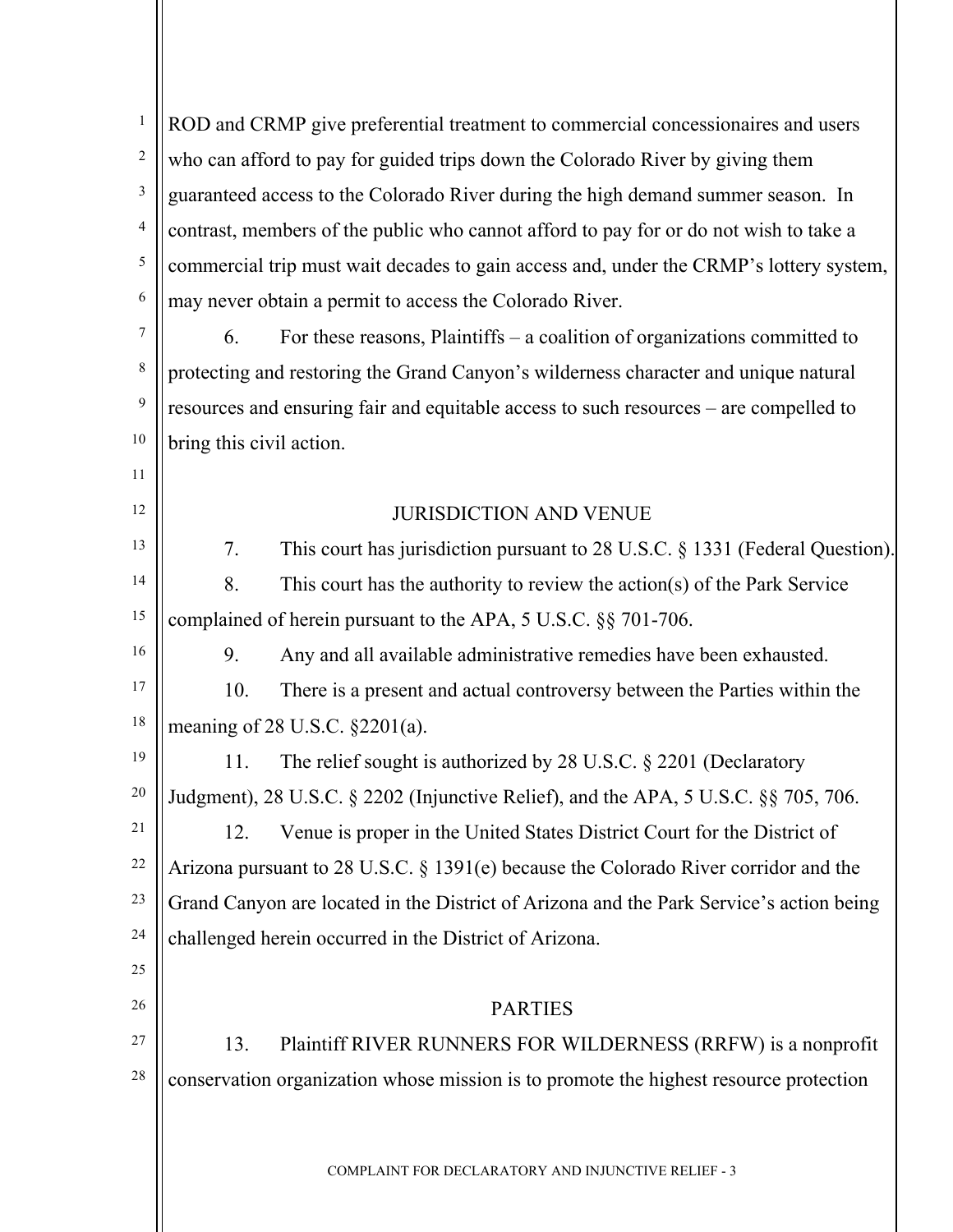1 2 3 4 5 6 7 8 9 10 11 12 13 14 15 16 17 18 19 20 21 22 23 24 25 26 27 28 values through wilderness management and stewardship activities in the Colorado River corridor and to provide fair and equitable primitive access to the Colorado River corridor for all recreational river runners. RRFW aims to ensure that the Colorado River in the Grand Canyon is designated as a non-motorized wilderness area. RRFW implements its mission by conducting service projects such as education of river runners and participating in resource protection activities and public planning processes affecting the river, including the preparation of the FEIS and CRMP at issue in this case. RRFW's all volunteer staff and members have used, and will continue to use the Colorado River corridor in the Grand Canyon. RRFW has approximately 1600 members, many of which live in or near the Grand Canyon and/or routinely use and visit the Colorado River. These members enjoy rafting, kayaking, wildlife and bird viewing, backpacking, hiking, and many other non-motorized activities in the Grand Canyon and Colorado River corridor, in which they can experience the beauty, peace, natural quiet, and the solitude found in the Park. These members have, and will continue to, regularly and repeatedly use the Grand Canyon and Colorado River corridor for these purposes. These members have a specific, concrete interest in using, protecting, and restoring the natural beauty and quiet of the Grand Canyon and Colorado River corridor. Experiencing the natural beauty, quiet, and solitude of the Park and river corridor is a key component of their enjoyment of the area. These members also have a specific, concrete interest in working to get areas of the Grand Canyon that qualify for non-motorized wilderness management – including the Colorado River – official recognition and designation as wilderness areas under the Wilderness Act. The Park Service's ROD and new CRMP/FEIS authorizing commercial and motorized use of the Colorado River at levels that cause adverse effects to the areas' natural resources and wilderness character, including natural quiet has harmed, and continues to harm, RRFW's concrete interests. The Park Service's ROD and CRMP negatively impacts the members' enjoyment of peace and solitude, which are increasingly hard to find, and the beauty and ecology of the natural resource. The Park Service's failure to comply with NEPA and its own regulations and policies also results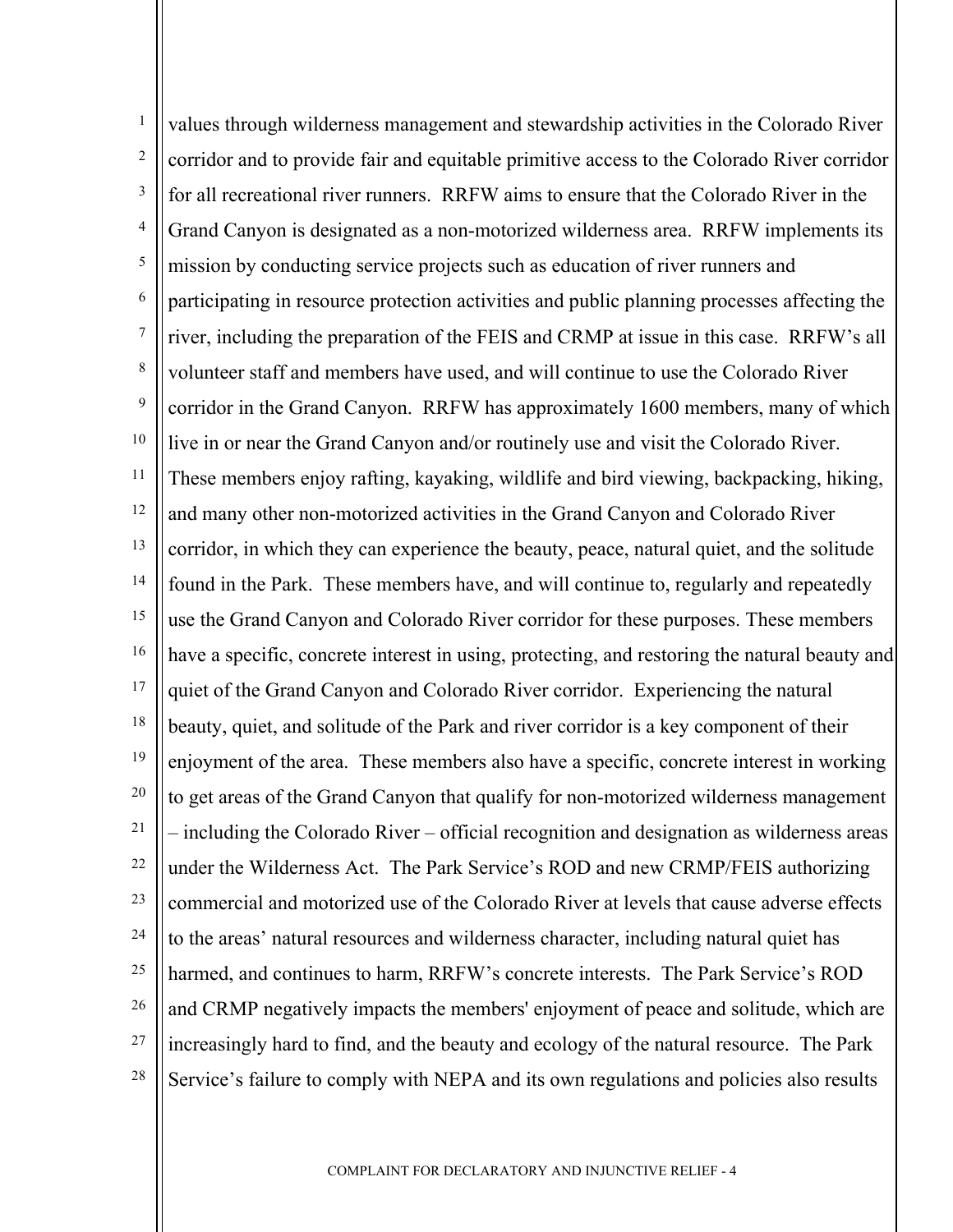1 2 3 4 5 6 in uninformed decision making and creates an increased risk of actual, threatened, and imminent harm to the natural resources of the Colorado River and RRFW's interests in protecting and restoring such resources. The Park Service's action has also interfered with and harmed RRFW's interest in free and equitable access to the Colorado River. RRFW brings this action on behalf of itself and its adversely affected members. None of the members of RRFW has been compelled to participate in this lawsuit in any way.

7 8 9 10 11 12 13 14 15 16 17 18 19 20 21 22 23 24 25 26 27 28 14. Plaintiff ROCK THE EARTH is a nonprofit conservation organization whose mission is to protect and defend America's natural resources through partnerships with the music industry and the world-wide environmental community. Rock the Earth acts as an advocate to ensure the existence of a sustainable and healthy environment for all. Rock the Earth is particularly concerned about the natural resources of the Colorado River corridor and has participated in, and commented on, the Park Service's preparation of a new CRMP and FEIS. Rock the Earth has approximately 765 members, some of which live in or near Grand Canyon National Park and/or routinely use and visit the Colorado River. These members enjoy rafting, kayaking, wildlife and bird viewing, backpacking, hiking, and many other non-motorized activities in Grand Canyon National Park and the Colorado River corridor, in which they can experience the beauty, peace, natural quiet, and the solitude found within the Park. These members have, and will continue, to regularly and repeatedly use the Grand Canyon and the Colorado River corridor for these purposes. These members have a specific, concrete interest in using and protecting and restoring that natural beauty and quiet of the Grand Canyon and the Colorado River corridor. Experiencing the natural beauty, quiet, and solitude of the Park and river corridor is a key component of their enjoyment of the area. These members also have a specific, concrete interest in getting the areas of the Grand Canyon that qualify for non-motorized wilderness management – including the Colorado River – official recognition and designation as wilderness areas under the Wilderness Act. The Park Service's ROD and new CRMP/FEIS authorizing commercial and motorized use of the Colorado River at levels that cause adverse effects to the areas' natural resources and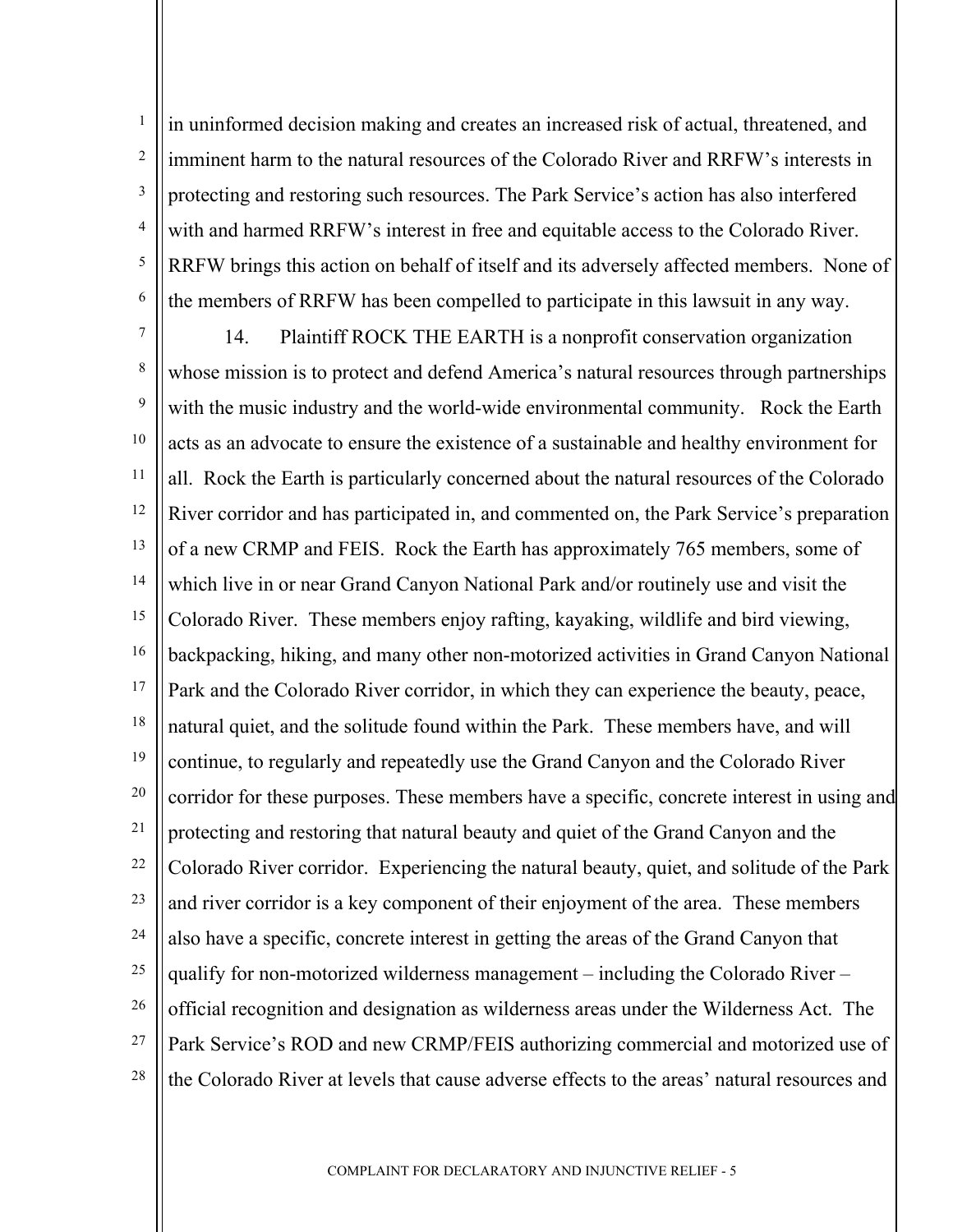1 2 3 4 5 6 7 8 9 10 11 wilderness character, including natural quiet, have harmed, and continue to harm, Rock the Earth's concrete interests. The Park Service's ROD and CRMP negatively impact the members' enjoyment of peace and solitude, which are increasingly hard to find, and the beauty and ecology of the natural resource. The Park Service's failure to comply with NEPA and its own regulations and policies also results in uninformed decision making and creates an increased risk of actual, threatened, and imminent harm to the natural resources of the Colorado River and Rock the Earth's interests in protecting and restoring such resources. The Park Service's action has also interfered with and harmed Rock the Earth's interest in free and equitable access to the Colorado River. Rock the Earth brings this action on behalf of itself and its adversely affected members. None of the members of Rock the Earth has been compelled to participate in this lawsuit in any way.

12 13 14 15 16 17 18 19 20 21 22 23 24 25 26 27 28 15. Plaintiff WILDERNESS WATCH is a nonprofit conservation organization whose mission is to provide citizen oversight to ensure the long term preservation of America's wilderness and wild and scenic rivers. Wilderness Watch is the only organization dedicated solely to monitoring and protecting wilderness and wild and scenic rivers nationwide. Wilderness Watch is headquartered in Missoula, Montana, and has chapters in Mammoth Lakes, California; Sonora, California; Sheridan, Wyoming; Friendswood, Texas; Decatur, Georgia; and Woodinville, Washington. Wilderness Watch has approximately 945 members. These members enjoy rafting, kayaking, backpacking, hiking, and many other non-motorized activities in the Grand Canyon and the Colorado River corridor, in which they can experience the beauty, peace, and the solitude found within these areas. These members have, and will continue, to regularly and repeatedly use the Grand Canyon and the Colorado River corridor for these purposes. These members have a specific, concrete interest in using and protecting and restoring that natural beauty and quiet of the Grand Canyon and the Colorado River corridor. Experiencing the natural beauty, quiet, and solitude of the Park and river corridor is a key component of their enjoyment of the area. These members also have a specific, concrete interest in getting the areas of the Grand Canyon that qualify for non-motorized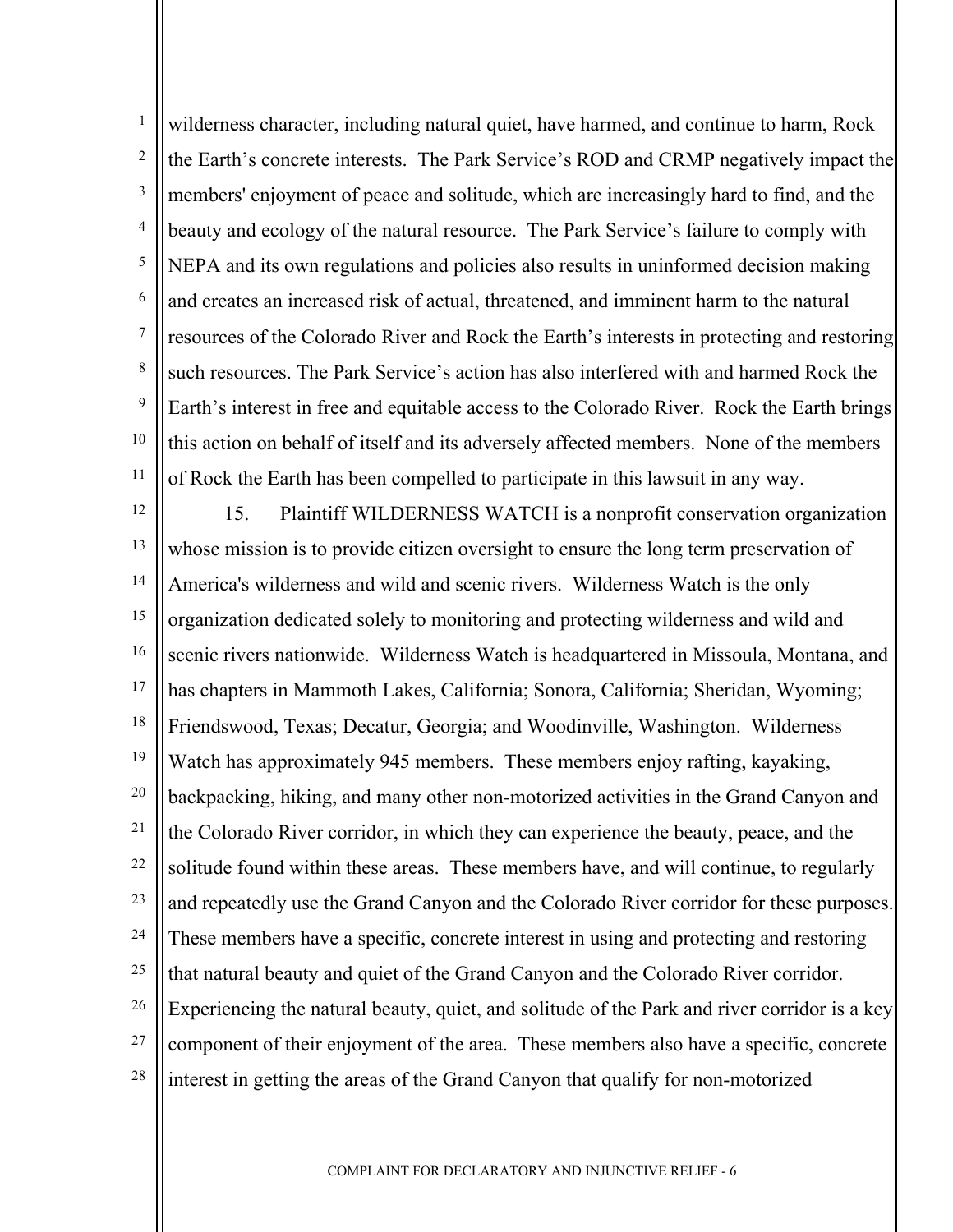1 2 3 4 5 6 7 8 9 10 11 12 13 14 15 16 wilderness management – including the Colorado River – official recognition and designation as wilderness areas under the Wilderness Act. The Park Service's ROD and new CRMP/FEIS authorizing commercial and motorized use of the Colorado River at levels that cause adverse effects to the areas' natural resources and wilderness character, including natural quiet, have harmed, and continue to harm, Wilderness Watch's concrete interests. The Park Service's ROD and CRMP negatively impacts the members' enjoyment of peace and solitude, which are increasingly hard to find, and the beauty and ecology of the natural resource. The Park Service's failure to comply with NEPA and its own regulations and policies also results in uninformed decision making and creates an increased risk of actual, threatened, and imminent harm to the natural resources of the Colorado River and Wilderness Watch's interests in protecting and restoring such resources. The Park Service's action has also interfered with and harmed Wilderness Watch's interest in free and equitable access to the Colorado River. Wilderness Watch brings this action on behalf of itself and its adversely affected members. None of the members of Wilderness Watch has been compelled to participate in this lawsuit in any way.

17 18 19 20 21 22 23 24 25 26 27 28 16. Plaintiff LIVING RIVERS is a Utah non-profit corporation with its principle place of business in Moab, Utah. Living Rivers is dedicated to the restoration of the natural hydrological and ecological processes within the Colorado River watershed so as to protect and restore the watershed's native species and their habitats. Since its inception in 2000, Living Rivers has led efforts to protect and restore endangered fish habitat below Glen Canyon Dam. Living Rivers seeks to protect the ecology of the Colorado River that still exists downstream from Glen Canyon Dam and to protect it from adverse impacts and misuse. The Park Service's failure to comply with NEPA and its own regulations and policies results in uninformed decision making and creates an increased risk of actual, threatened, and imminent harm to the natural resources of the Colorado River and Living Rivers' interests in protecting and restoring such ecological resources. Many of Living Rivers' members, including its staff, have visited, and intend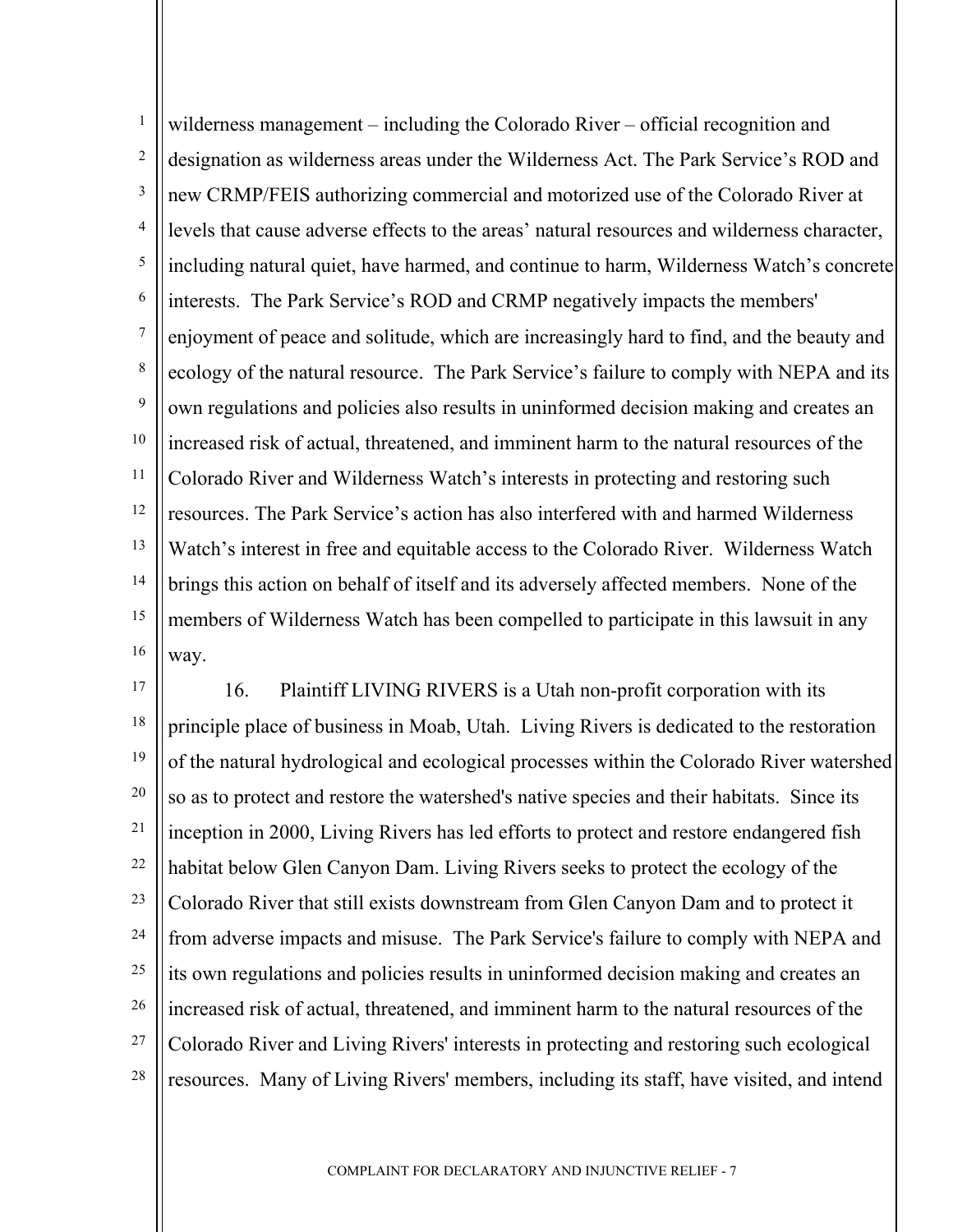2 3 4 to continue to visit, Grand Canyon's river corridor, for observation, research, aesthetic enjoyment, and other recreational, scientific, and educational activities. Living Rivers brings this action on behalf of itself and its adversely affected members. None of the members of Living Rivers has been compelled to participate in this lawsuit in any way.

1

5 6 7 8 9 10 17. The aesthetic, recreational, scientific, non-motorized wilderness management and protection, and spiritual interests of the members of Plaintiffs have been and will continue to be adversely affected and irreparably injured if the Park Service continues to act as alleged herein. These are actual, concrete injuries caused by the Park Service's violation of its duties under the Organic Act, NEPA, Park Service regulations and policies, and other federal laws. The injuries will be redressed by the relief sought.

11 12 13 14 15 16 18. Defendant JOSEPH F. ALSTON is sued in his official capacity as the Superintendent of the Grand Canyon, a unit of the National Park System administered by the Park Service and the Department of Interior. Mr. Alston is the federal official responsible for administering the Grand Canyon and approving the CRMP. Mr. Alston is also the federal official with responsibility for the Park Service's actions and inactions challenged in this complaint.

- 17 18 19 20 21 19. Defendant FRAN MAINELLA is sued in her official capacity as the Director of the National Park Service, Department of the Interior. Ms. Mainella is the federal official responsible for the proper administration of the National Park System, including the Grand Canyon. Ms. Mainella is the federal official with responsibility for the Park Service's actions and inactions challenged in this complaint.
- 22 23 24 25 26 20. Defendant NATIONAL PARK SERVICE is an agency of the U.S. Department of the Interior with the responsibility for managing all units of the National Park System, including the Grand Canyon and Colorado River corridor at issue in this case. The Park Service and its officers are responsible for compliance with all applicable laws, regulations, and policies at issue in this case.
- 27 28 21. Defendant GALE NORTON is sued in her official capacity as the Secretary of the U.S. Department of Interior. As Secretary Ms. Norton is the federal official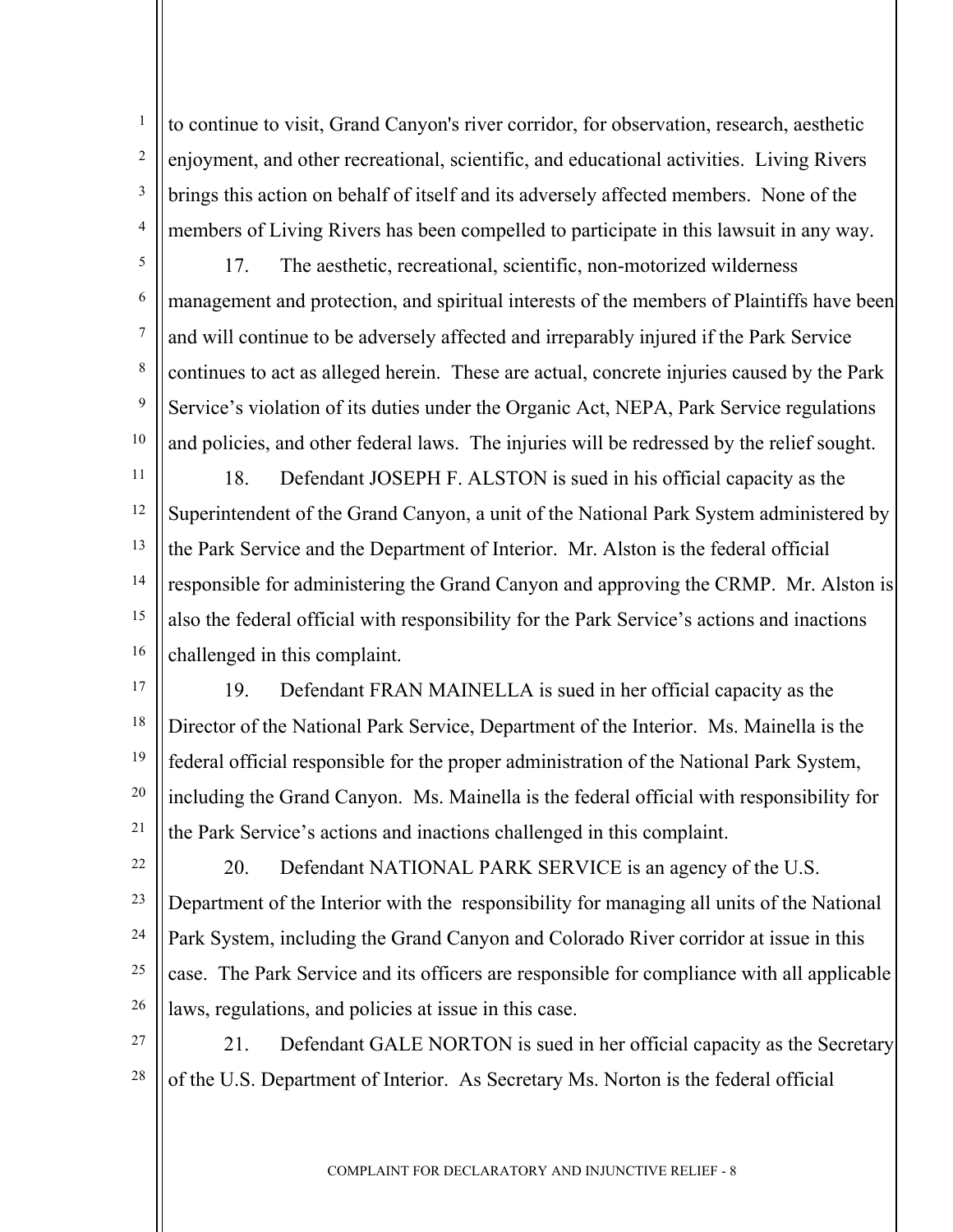1 2 ultimately responsible for the management and oversight of the National Park System and for all Park Service official actions or inactions challenged in this complaint.

3 4 5 6 22. Defendant U.S. DEPARTMENT OF INTERIOR is a department of the United States government with supervisory and managerial responsibility over the Park Service and is responsible for applying and implementing the federal laws, regulations, and policies challenged in this complaint.

# **FACTS**

#### The Grand Canyon

9 10 11 12 23. In 1919, Congress established Grand Canyon National Park, to be managed in accordance with the National Park Service Organic Act of 1916. Over the years the Park has been enlarged and its boundaries revised to recognize and protect the Park's natural features of national and international significance.

13 14 15 16 17 24. Located on the southern end of the Colorado Plateau, the Park is known as a globally significant natural resource, with scenic vistas known throughout the world. The great variety of scenery includes forests, deserts, canyons, plains, plateaus, volcanic features, and streams and waterfalls. Consequently, it was designated as a world heritage site on October 26, 1979.

18

7

8

19 20 25. The Grand Canyon is considered to be the greatest eroded canyon in the United States and is known for its biological diversity. The Park serves as an ecological refuge, with relatively undisturbed remnants of dwindling ecosystems and numerous rare, endemic, and specially protected plant and animal species.

22 23

21

 26. The Grand Canyon contains a large number of historic and prehistoric properties and districts that are nationally and internationally significant.

24

25

 27. The Grand Canyon is recognized as a place with unusual and noticeable natural quiet and direct access to opportunities for solitude.

26 27 28 28. According to the Park Service, the Grand Canyon's "natural, cultural, and scenic qualities . . . coupled with the canyon's vast size, give rise to inspirational/spiritual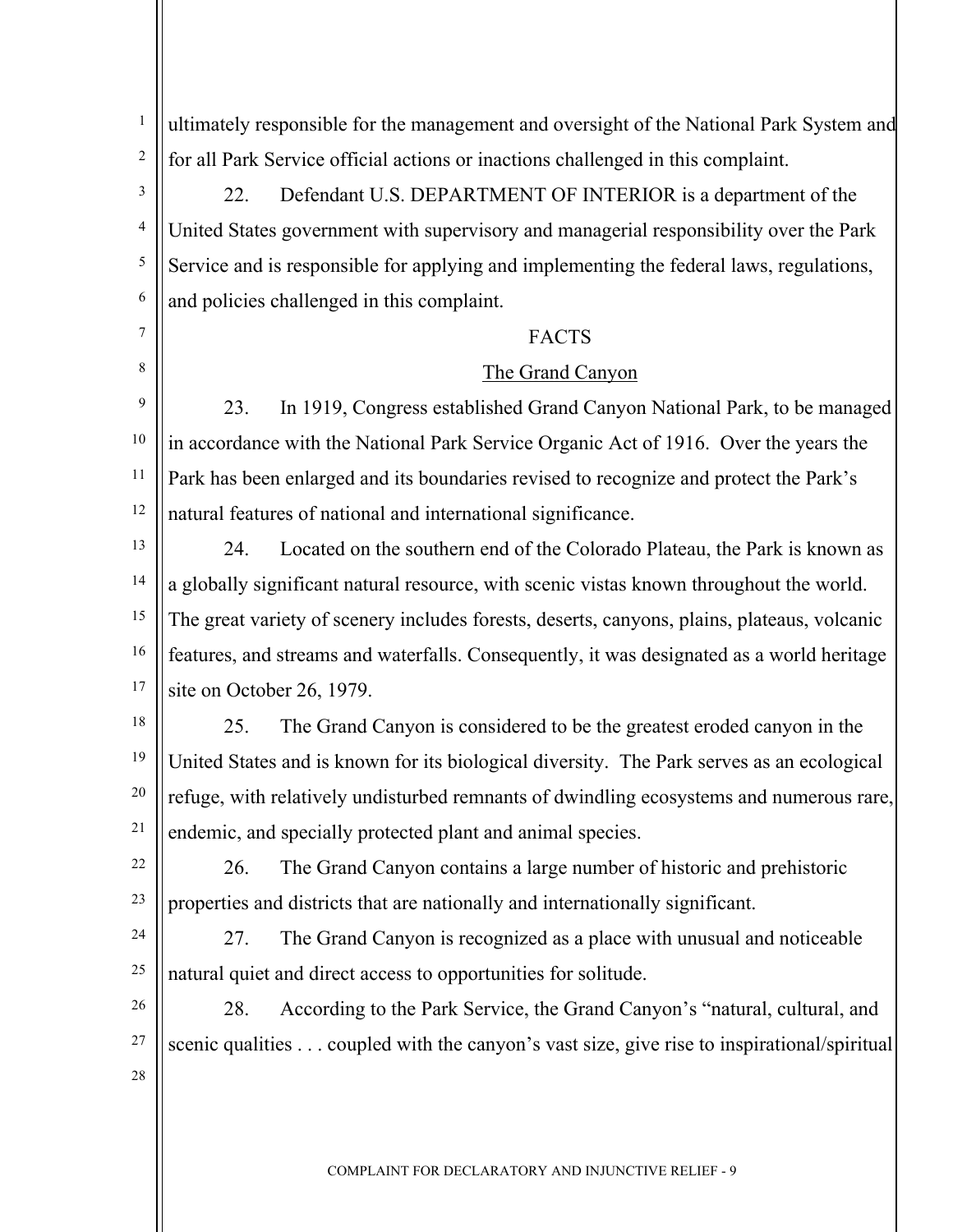values and a sense of timelessness . . . [the] vast majority of the park provides opportunities for wilderness experience."

3 4

5

6

7

8

1

2

#### The Colorado River Corridor

29. The 277-mile stretch of the Colorado River that runs through the Park is the longest stretch of navigable, free flowing whitewater in the United States. It provides world-class primitive and unconfined river recreation, the wilderness qualities of solitude and natural quiet, unique geological features and wildlife habitat for rare, endemic and specially protected plant and animal species.

9 10 11 12 13 14 15 30. The exposed geologic strata, from Vishnu schist to Kaibab limestone, rise over a mile above the river, and represent one of the most complete records of geological history seen anywhere in the world. The great biological diversity and relatively undisturbed remnants of desert riparian communities in the Colorado River corridor are unique and rare and make it an important natural gene pool. Because of its immense natural resources, the Colorado River corridor is a nationally significant research area in a number of different fields.

16 17 18 31. Grand Canyon National Park, and the Colorado River corridor specifically, contain a 4,500 year archeological record of human occupation. At least six American Indian groups have close and sacred ties to the Grand Canyon.

19 20 21 22 23 24 25 32. The stretch of the Colorado River running through the Park passes through some of the most scenic wilderness in the Grand Canyon. According to the Park Service's 1980 and 1993 Wilderness Recommendations, 12,190 acres of the Colorado River corridor are recommended for designation as potential wilderness. The Colorado River is considered potential wilderness rather than proposed wilderness under the Wilderness Act because non-conforming motorized uses in the corridor are presently occurring.

26 27 28 33. The Colorado River and most of its tributaries in Grand Canyon National Park also meet the criteria for wild river designation under the Wild and Scenic Rivers Act.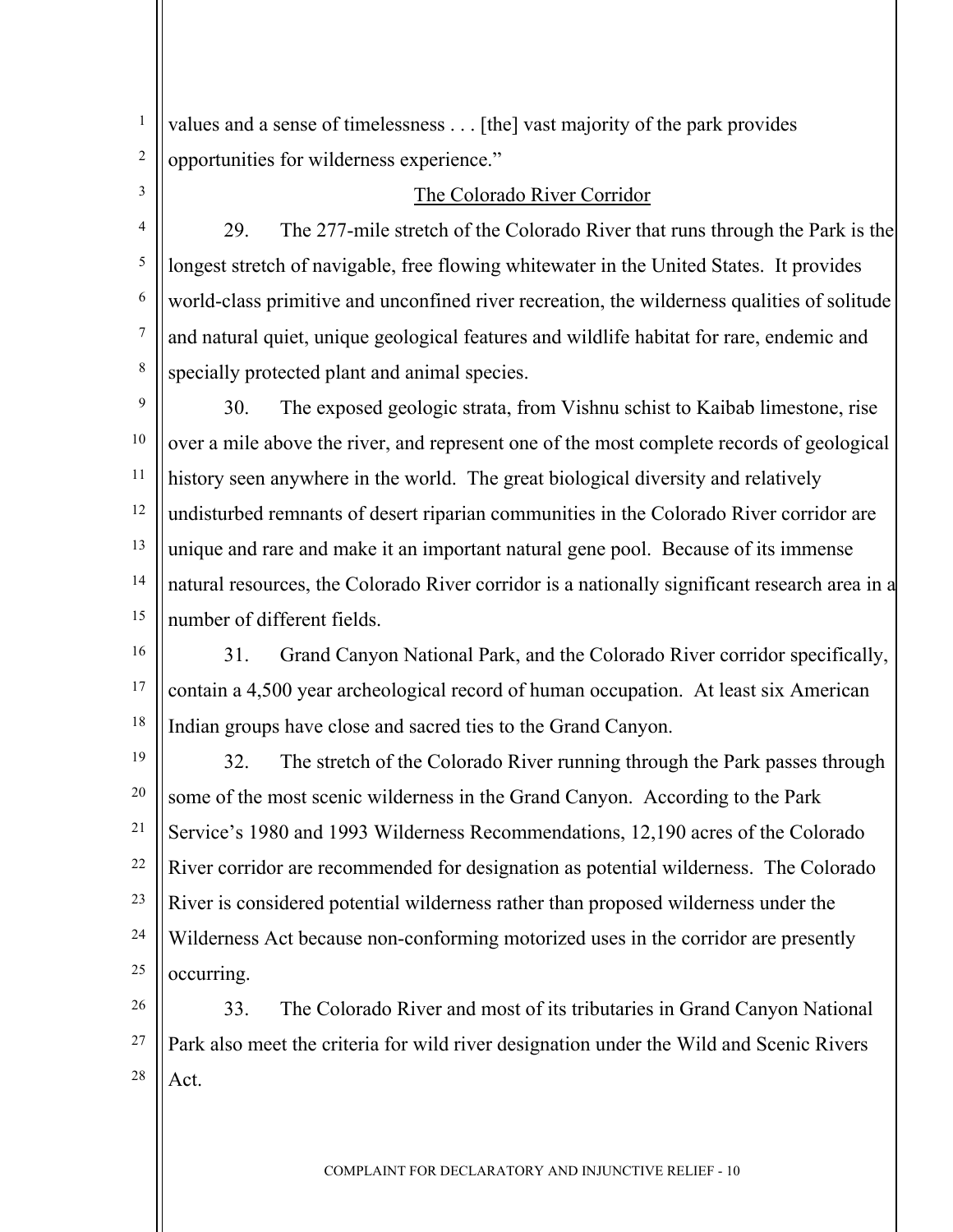1 2 3 4 34. According to the Park Service, a trip down the Colorado River should allow visitors to experience the river corridor with as little influence from the modern world as possible. Visitors should be able to intimately relate to the majesty of the canyon and experience solitude on their journey.

5 6 7 35. A trip down the Colorado River corridor is one of the most sought-after backcountry wilderness experiences in the country. Currently, nearly 22,000 visitors run all or part of the river annually.

8 9 10 36. Since completion of the Glen Canyon Dam in 1964, recreational and commercial use of the river, particularly the use of large, motorized rafts for commercial tours, has dramatically increased.

11 12 13 14 37. The use of commercial, motorized watercraft operations in the Colorado River corridor and associated helicopter exchanges have become a substantial and growing threat to the ecology and wilderness character of the Colorado River corridor and surrounding backcountry.

- 15
- 16 17

### Phasing Out Motorboat Use: The Park Service's Decision To Manage the Colorado River Corridor for its Wilderness Character

18 19 20 21 22 38. Beginning with the Park Service's first formal river management plan in 1972, the Park Service decided to phase out motorboat use of the Colorado River. The Park Service has found that continued motorized use of the River is inconsistent with the area's wild character and has an adverse impact on the River's natural resources and the public's enjoyment of those resources.

- 23 24 25 26 27 39. In response to political pressure from the commercial concessionaires in 1972, the Secretary of the Interior directed the Park Service to defer implementation of the first river management plan's decision to eliminate motorized uses and conduct research on the social and ecological carrying capacity of the Colorado River and the impacts of motorboats.
- 28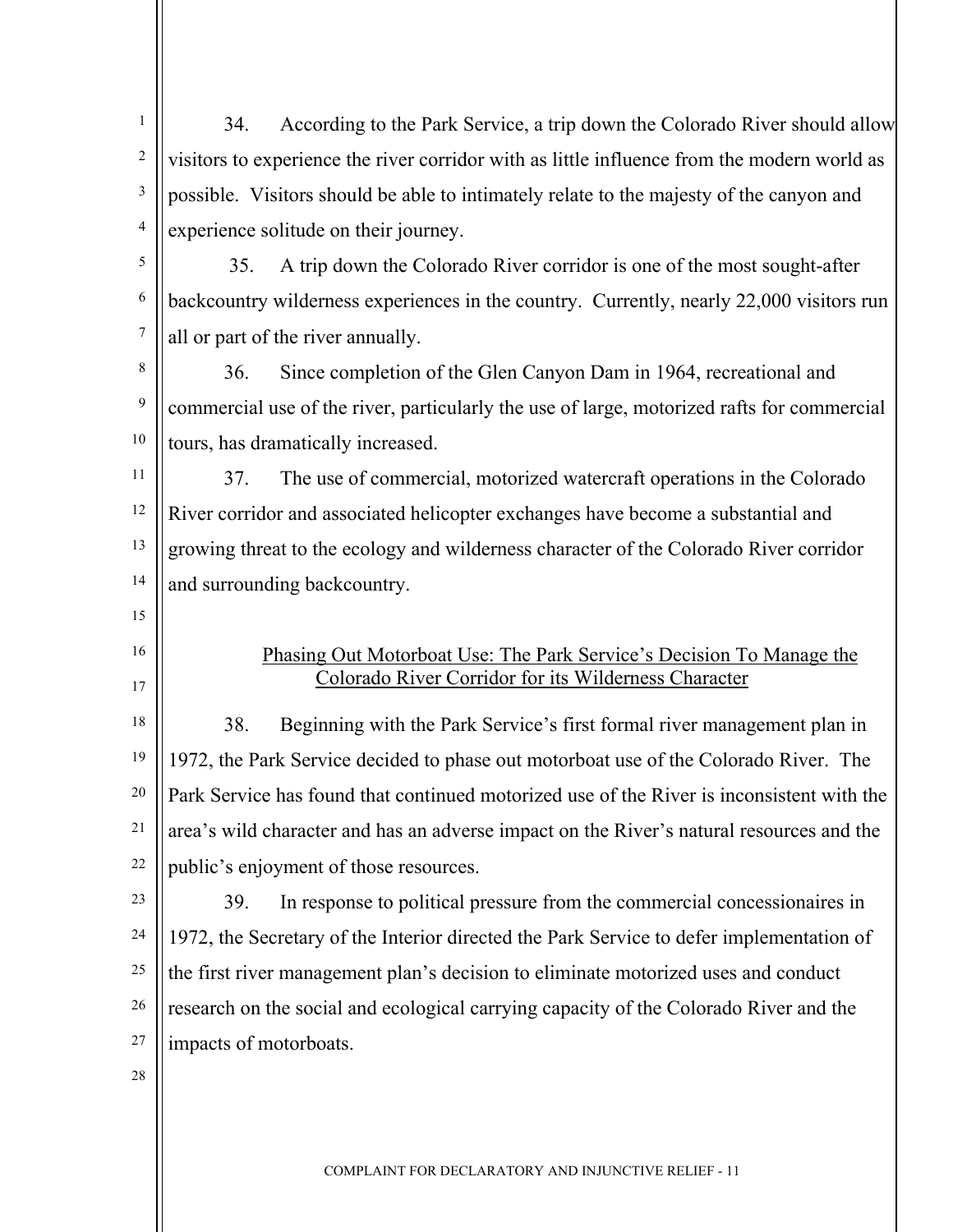1 2 3 4 40. By 1976, the Park Service had conducted twenty-eight (28) ecological and social studies on the ecological carrying capacity of the River and the impacts of continued motorized use of the Colorado River corridor. Upon completion of these studies, the Park Service reiterated its decision to eliminate motorized use.

5 6 7 41. The Park Service's studies determined that irreversible degradation to the Park's resources was occurring and that its original 1972 decision to eliminate motorized use of the River was supported by the best available scientific evidence.

8 9 10 42. Also in 1976, the Park Service called for eliminating mechanized access below the rim in its Master Plan for the Grand Canyon in order to ensure a wilderness river running experience.

11 12 13 43. In 1977, the Park Service's Final Wilderness Recommendation identified the Colorado River corridor as qualifying for wilderness designation, pending the elimination of motorboat use.

- 14 15 16 17 18 44. In 1977, the Park Service also issued a new draft environmental impact statement (DEIS) for a revised CRMP. Consistent with the Final Wilderness Recommendation, the 1977 DEIS proposed that the Colorado River corridor through the Grand Canyon be managed as "potential wilderness" pending the elimination of the nonconforming, motorized watercraft use in the River corridor.
- 19 20 21 22 23 24 45. Following completion of the 1976 studies, DEIS, and review of the 1977 Wilderness Recommendation, and a determination that motorized use of the Colorado River corridor was having a detrimental, adverse impact on the Colorado River corridor's wilderness character and natural resources, the Park Service completed a final environmental impact statement (FEIS) and new Colorado River Management Plan (CRMP) in December, 1979 (hereinafter "1980 CRMP/FEIS").

25 26 27 28 46. The Park Service's 1980 CRMP/FEIS concluded that future management of the river corridor must be guided not only by visitor demands (which are not static), environmental considerations, and public input, but also by the legislative purpose, policies and goals applicable to the Grand Canyon.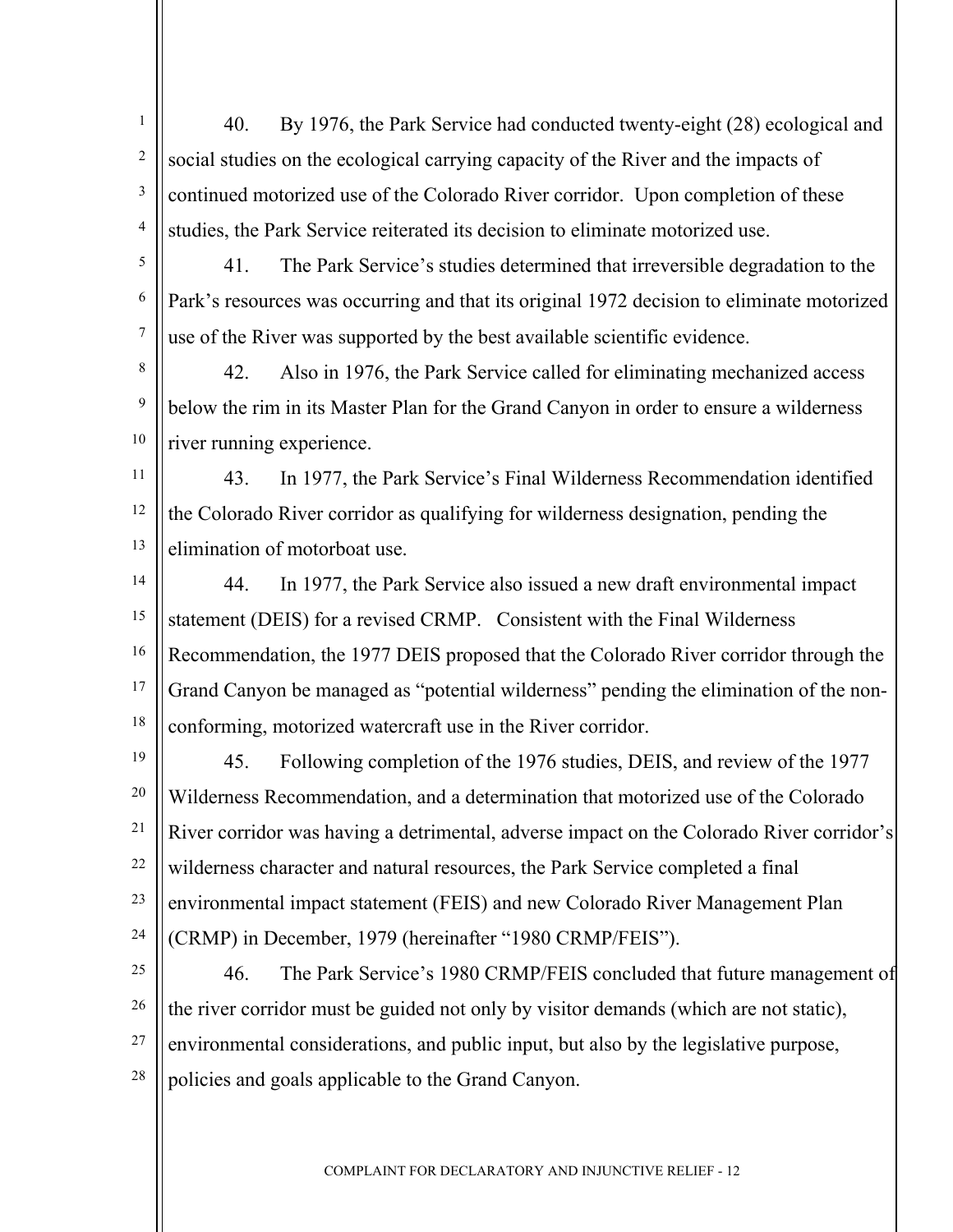1 2 3 4 5 47. The Park Service's 1980 CRMP/FEIS determined that motorized use of the Colorado River corridor is inconsistent with the Park Service's guidelines, policies and purposes, especially wilderness management mandates, and that such motorized activities cause unacceptable adverse environmental impacts to park resources (i.e., crowds, noise, air and water pollution, beach erosion, loss of and damage to wildlife and fish habitat).

6 7 8 9 48. The Park Service's 1980 CRMP/FEIS states that in order to comply with Congressional mandates, Park Service management policies, Master Plan objectives and public input, the Park Service will phase out the use of motorized watercraft between Lees Ferry and Separation Canyon over five years.

10

11

12

49. The Park Service determined that motorized uses in the Colorado River must be phased out in order to protect the wilderness river running experience and ensure that the natural sounds and silence of the canyon and the river are experienced.

13 14 15 16 50. The Park Service's decision to phase out motorized use of the Colorado River corridor in the 1980 CRMP/FEIS was made after completing approximately twenty-eight (28) studies on the ecological impacts of the decision that specifically considered impacts of continued motorized use of the Colorado River corridor.

17 18 19 20 51. The Park Service's decision to phase out motorized use of the Colorado River corridor was also based on the extensive Colorado River Research project for the Grand Canyon and public input obtained from a series of public meetings on river management.

21 22 23 24 52. The 1980 CRMP/FEIS established total use capacities for the Colorado River and mandated the "reasonable" and "equitable" allocation of such use between the competing commercial concessionaires and non-commercial users. The Park Service increased the interim use ceilings established in 1972 for both user groups.

25 26 27 28 53. The 1980 CRMP/FEIS granted to commercial concessionaires an increase from 89,000 to 121,500 user days annually. A user day is "any person in any part of the canyon for any part of the day." The 1980 CRMP/FEIS also increased the applicable river use ceilings in order to accommodate growing demand for self-guided access, which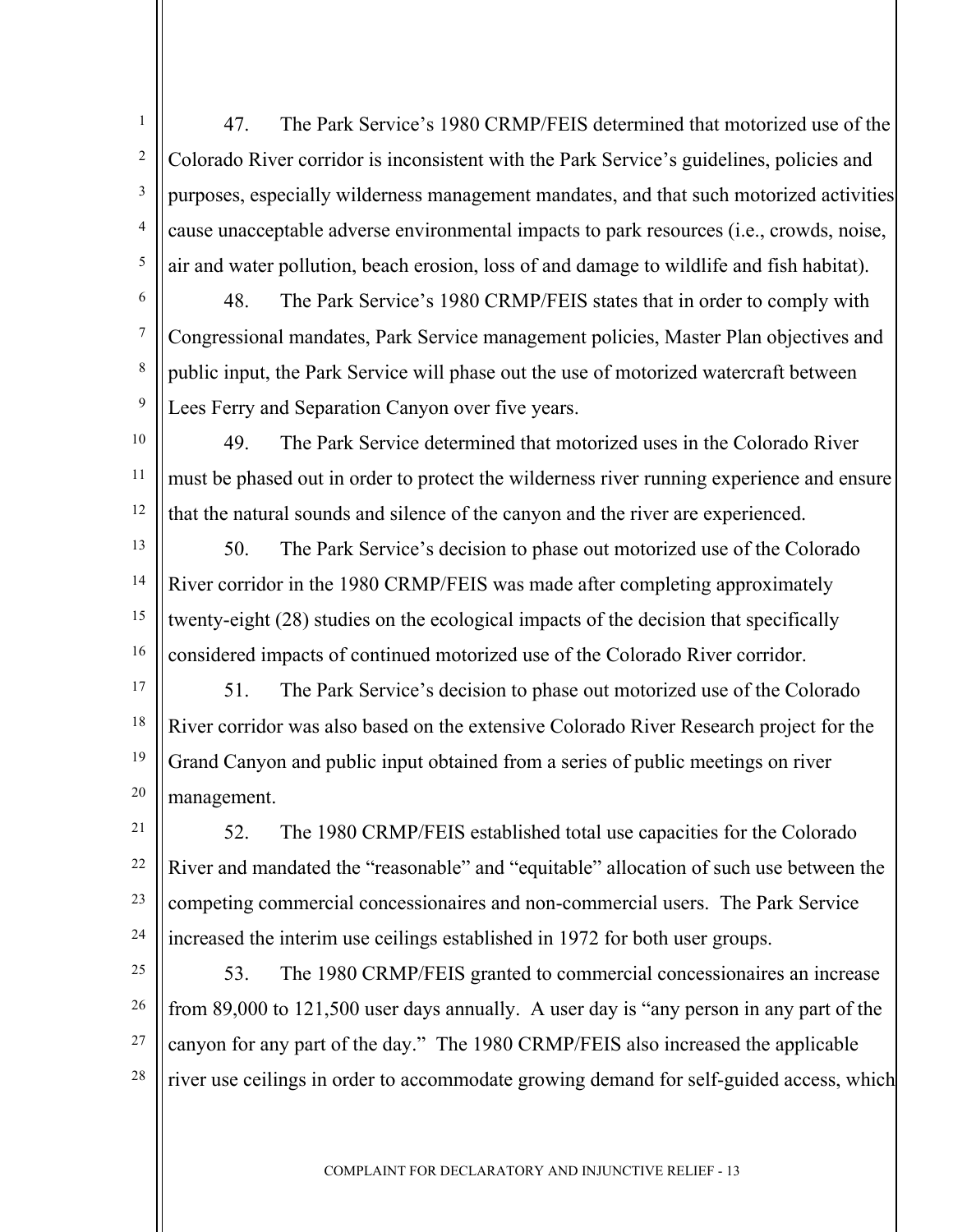1 2 3 4 5 6 7 8 had increased from 7,600 to 54,450 potential user days. The 1980/FEIS CRMP allocated approximately 73% of the total number of user days available to the commercial concessionaires and approximately 27% of the total number of user days available to public non-commercial river-runners annually. This percentage includes the roughly 25,000 user days that were awarded to concessionaires for their crew members above and beyond the commercial passenger and non-commercial user days. During the summer months, commercial user days (less crew user days) amounted to 106,156 and public self guided user days amounted to 43,920.

 $\overline{Q}$ 10 11 12 54. The 1980 CRMP/FEIS also established a waiting list for persons applying for permits required to access the Colorado River for non-commercial watercraft recreation and monitoring programs to continually assess changes in resource conditions and indicators such as visitor congestion, public demand, and visitor expectations.

13 14 15 16 55. The Park Service determined that the1980 CRMP/FEIS was consistent with the 1977 Final Wilderness Recommendation insofar as it called for managing the Colorado River as a potential wilderness area and for the elimination of non-conforming motorized use of the River.

17 18 19 20 56. In 1980, the Park Service also updated its 1977 Wilderness Recommendation. The 1980 Wilderness Recommendation determined that the Colorado River corridor qualified as potential wilderness and could become designated wilderness upon the elimination of motorized use according to the 1980 CRMP/FEIS.

21 22 23 24 57. The Park Service's 1980 Wilderness Recommendation proposed that the Colorado River corridor be designated as potential wilderness until January 1, 1985 at which time the non-conforming motor use would be phased out pursuant to the 1980 CRMP/FEIS.

25 26 27 28 58. The Park Service's decision was based upon the findings that motorized watercraft use is inconsistent with the criteria for wilderness specified by the Wilderness Act and with other requirements imposed by applicable federal regulations and Park Service policies.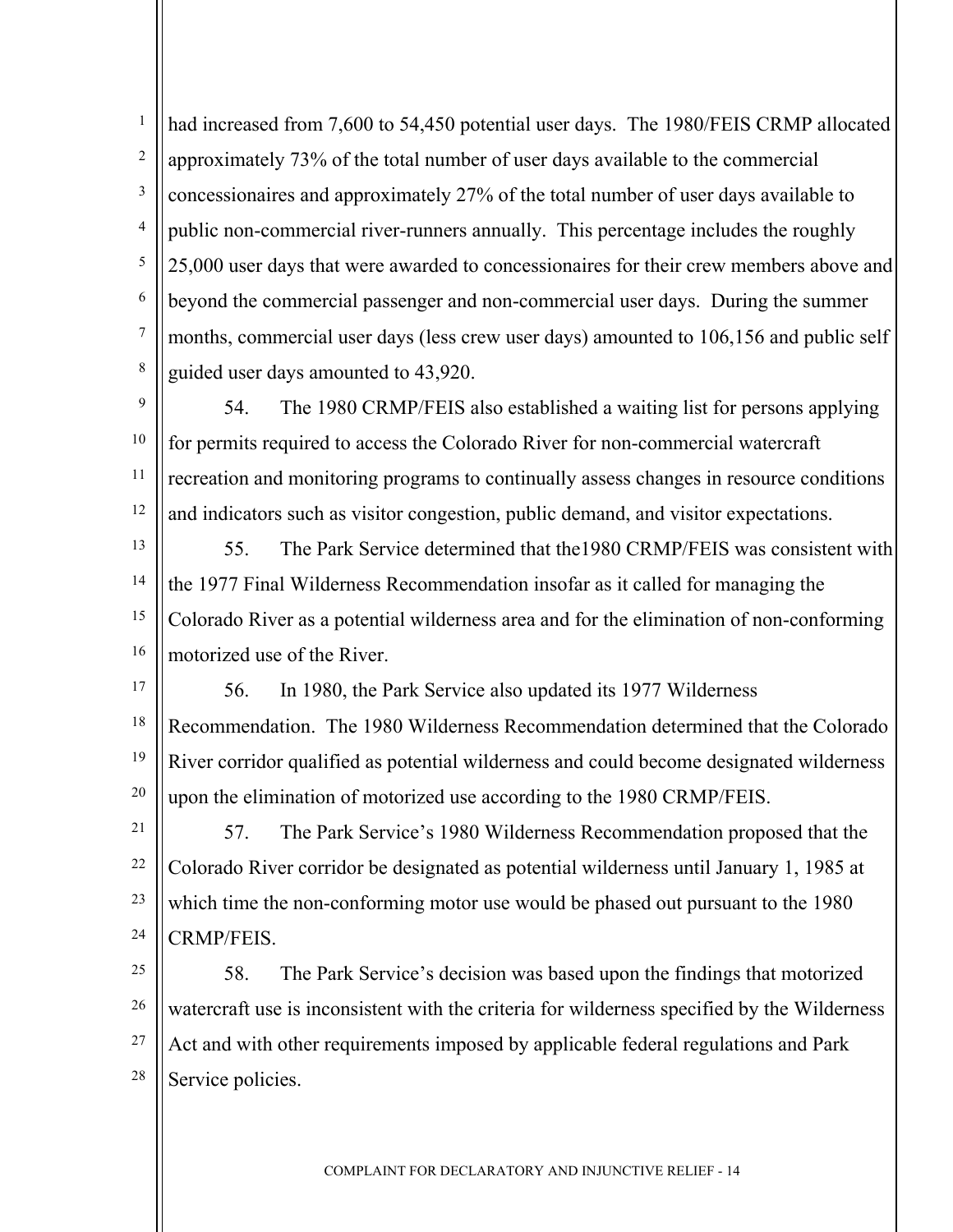| 1      |                                                                                                             |
|--------|-------------------------------------------------------------------------------------------------------------|
| 2<br>3 | The Park Service Abandons its Earlier Decision to Phase Out Motorized Use of<br>the Colorado River Corridor |
| 4      | 59.<br>In response to the Park Service's 1980 CRMP/FEIS and decision to                                     |
| 5      | eliminate motorboats in the Colorado River corridor, Congress included language in an                       |
| 6      | appropriations bill to "prohibit the use of appropriated funds to implement any river                       |
| 7      | management plan that reduces the number of user days or passenger launches for                              |
| 8      | commercial motorized watercraft excursions, for the preferred use period, from all                          |
| 9      | current launch points below that which was authorized for the same period in calendar                       |
| 10     | year 1978." Title I, § 112 of the Appropriations Act for the Department of the Interior                     |
| 11     | and Related Agencies for Fiscal Year 1981, Public Law 96-514, 94 Stat. 2957, 2972).                         |
| 12     | 60.<br>The Park Service responded to the one-year Congressional appropriations                              |
| 13     | bill by modifying the 1980 CRMP/FEIS and reversing the decision to eliminate                                |
| 14     | motorized use of the Colorado River. FEIS (2005) Vol. I at 15.                                              |
| 15     | The Park Service prepared a new, modified CRMP in 1981 that retained<br>61.                                 |
| 16     | motorized use and the increase in user days that had been intended as compensation for                      |
| 17     | the phase out of motors.                                                                                    |
| 18     | 62.<br>The 1981 CRMP departed from its prior wilderness management                                          |
| 19     | determinations set forth in the 1980 CRMP/FEIS, the 1977 and 1980 Wilderness                                |
| 20     | Recommendations, and the Master Plan.                                                                       |
| 21     | The 1981 CRMP authorized continued motorized watercraft use of the<br>63.                                   |
| 22     | Colorado River for an indefinite period of time.                                                            |
| 23     | 64.<br>The 1981 CRMP also increased the maximum allowable group and crew                                    |
| 24     | size on commercial concessionaire trips in the Grand Canyon, thereby contradicting the                      |
| 25     | scientific research, data, and public input documented by the 1980 CRMP/FEIS.                               |
| 26     | Virtually all references to wilderness management in the 1980 CRMP/FEIS<br>65.                              |
| 27     | were deleted in the 1981 CRMP without any input from the public or scientific                               |
| 28     | community or NEPA compliance. The 1981 CRMP required only ongoing studies to                                |
|        |                                                                                                             |
|        |                                                                                                             |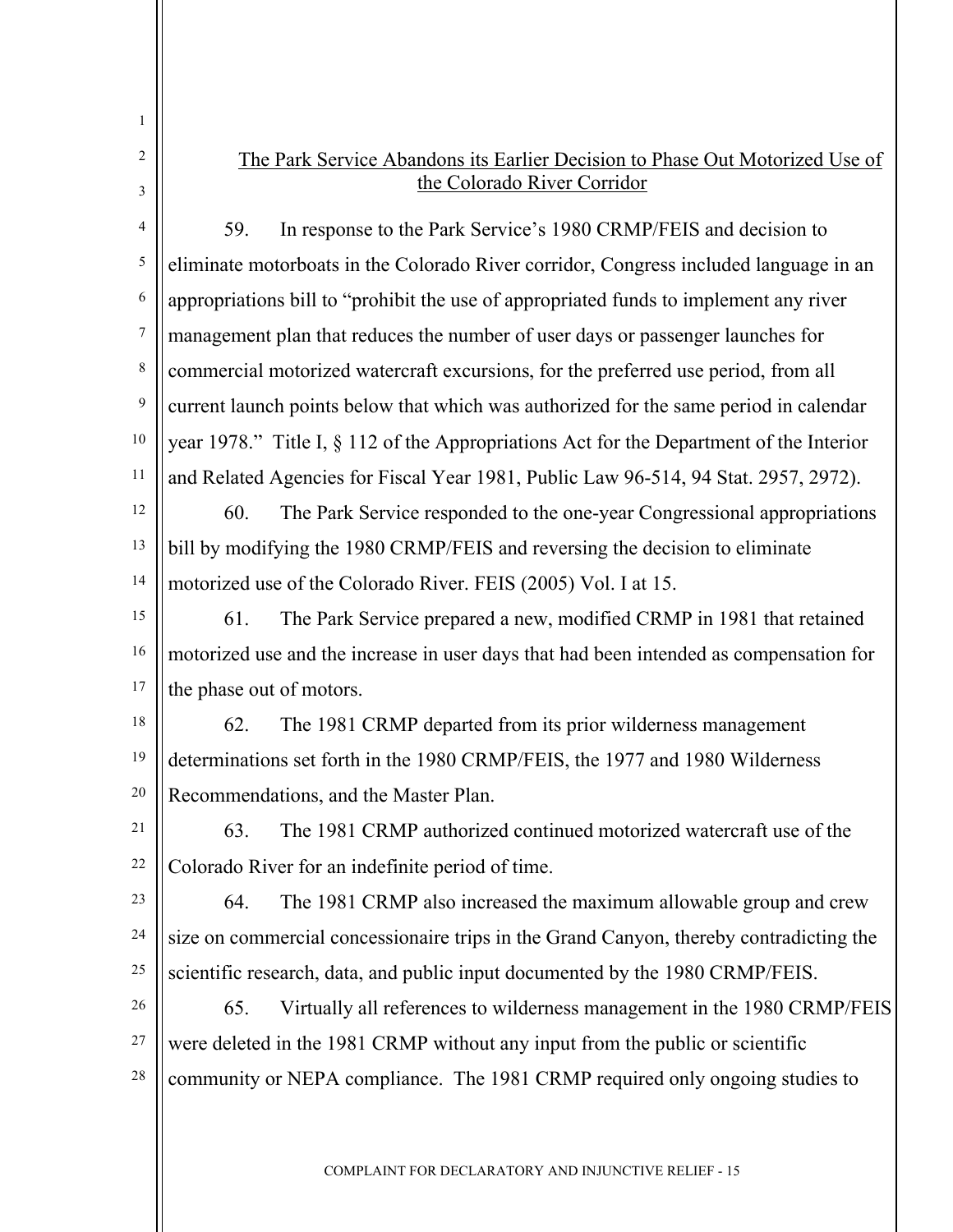1 2 assess public interest in and demand for commercial and non-commercial watercraft trips and that allocation between the two user groups be modified as needed.

66. The 1981 CRMP's authorization of motorized use of the Colorado River corridor is inconsistent with the Park Service's statutory mandates, regulations, policies, and plans to manage the area for its wilderness character and protect the Park's natural resources.

7 8 9 10 11 12 67. In 1988, the Park Service issued a Backcountry Management Plan (BMP) for the Grand Canyon in order to define policies for managing visitor use and resource protection in the undeveloped areas of the park, excluding the river corridor. The BMP required that lands suitable for wilderness designation be managed so that wilderness values are not adversely affected until Congress has made a decision regarding designation of the recommended lands as wilderness.

13

3

4

5

6

14 68. In 1989, the Park Service prepared a new CRMP to address increasing resource impacts caused by the 1981 CRMP.

15 16 17 18 69. The 1989 CRMP was intended to address and resolve major issues surrounding management of recreational uses and supplement existing management guidelines, including the Master Plan, BMP, 1977 Wilderness Recommendation and 1980 Wilderness Recommendation and applicable Park Service management policies.

19 20 21 22 70. The Park Service's 1989 CRMP notes that review of the 1981 CRMP indicated a need to provide equal means for the public, non-commercial sector to access its permit allocation in light of a 77% increase in the non-commercial waiting list since 1981.

23 24 25 26 27 28 71. The 1989 CRMP retained the commercial and non-commercial user day allocations established in 1979 but added non-commercial launches in the summer so that non-commercial river runner use approached its allocation capacity. The 1989 CRMP also retained motorized use of the Colorado River corridor but adopted a resource monitoring program and resource condition standards. The monitoring program has yet to be effectively implemented.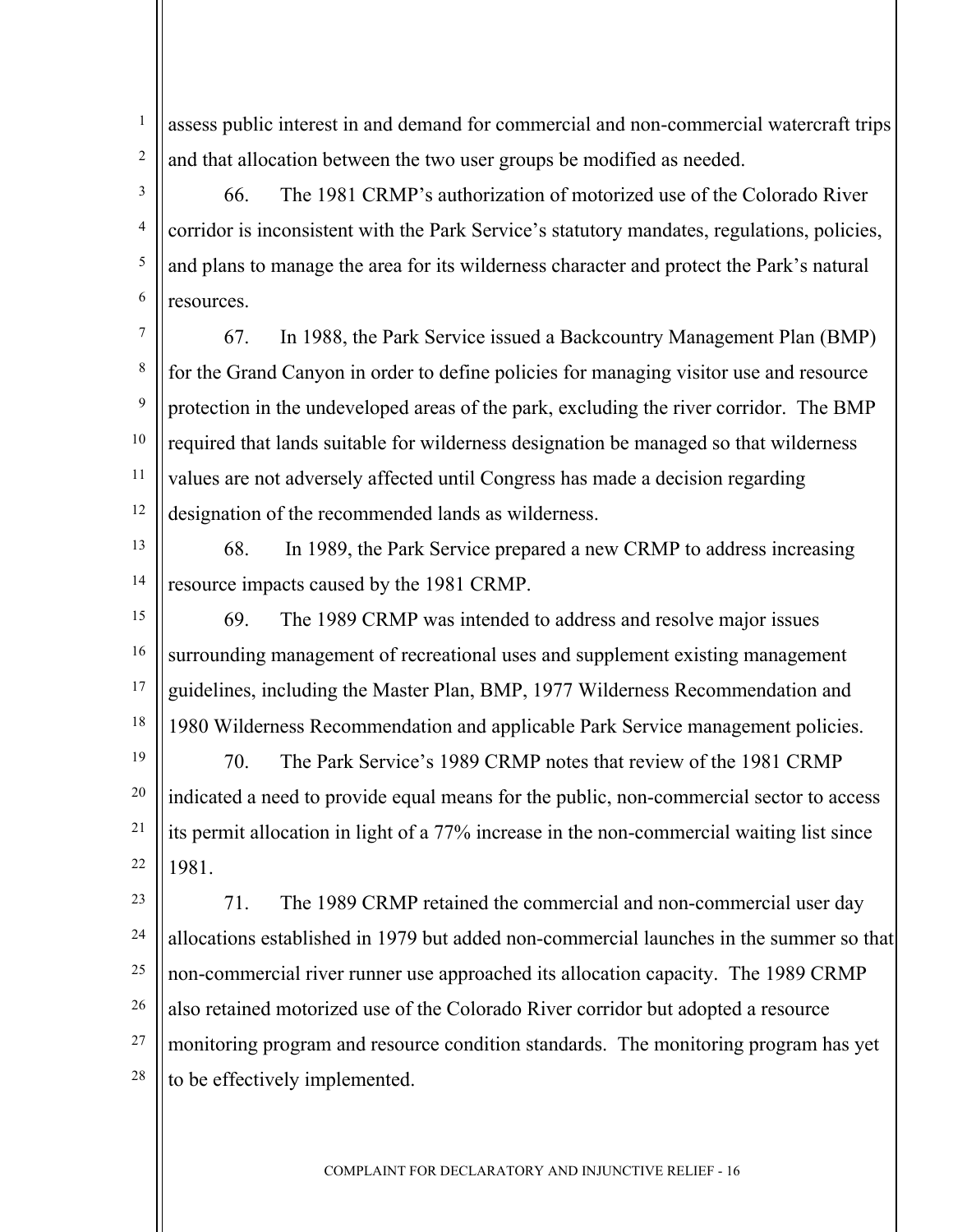1 2 3 4 5 6 72. Despite references to the Park Service's 1977 Wilderness Recommendation, and other regulations, policies, guidelines and directives addressing wilderness management, the 1989 CRMP sanctioned the level of motorized watercraft use and permit allocation between commercial and non-commercial watercraft users specified by the 1981 CRMP, while "reserving the right to re-allocate user-days based on review of all relevant factors."

7 8 9 10 73. The 1989 CRMP required the Park Service to prepare a new CRMP within five to ten years and to "fully examine evolving public concerns and be responsive on an annual basis to public input" regarding demand/allocation changes and other management issues.

11 12 13 14 15 16 17 18 74. In the 1989 CRMP, the Park Service announced that the 1980 FEIS was sufficient to document the environmental consequences of adopting the 1989 CRMP, even though the 1980 FEIS was issued in connection with the 1980 CRMP that would have resulted in the elimination of motorized use of the Colorado River corridor through the Grand Canyon and the management of the river corridor pursuant to applicable statutes, Park Service management policies and the Master Plan, which require such management to protect the wilderness characteristics of the lands and waters within the Grand Canyon that qualify for wilderness designation.

> The Park Service's Renewed Recognition that the Colorado River Corridor Must be Managed for its Wilderness Character

75. In 1993, the 1980 Wilderness Recommendation was updated to reflect boundary adjustments and address the dispute over the motorized use of the Colorado River corridor.

26 27 28 76. The 1993 Wilderness Recommendation reiterated the potential wilderness status of the Colorado River "pending resolution of motorized river issues" and explained that existing motorized watercraft use of the Colorado River is "inconsistent with established wilderness criteria."

COMPLAINT FOR DECLARATORY AND INJUNCTIVE RELIEF - 17

21 22

23

24

19

20

25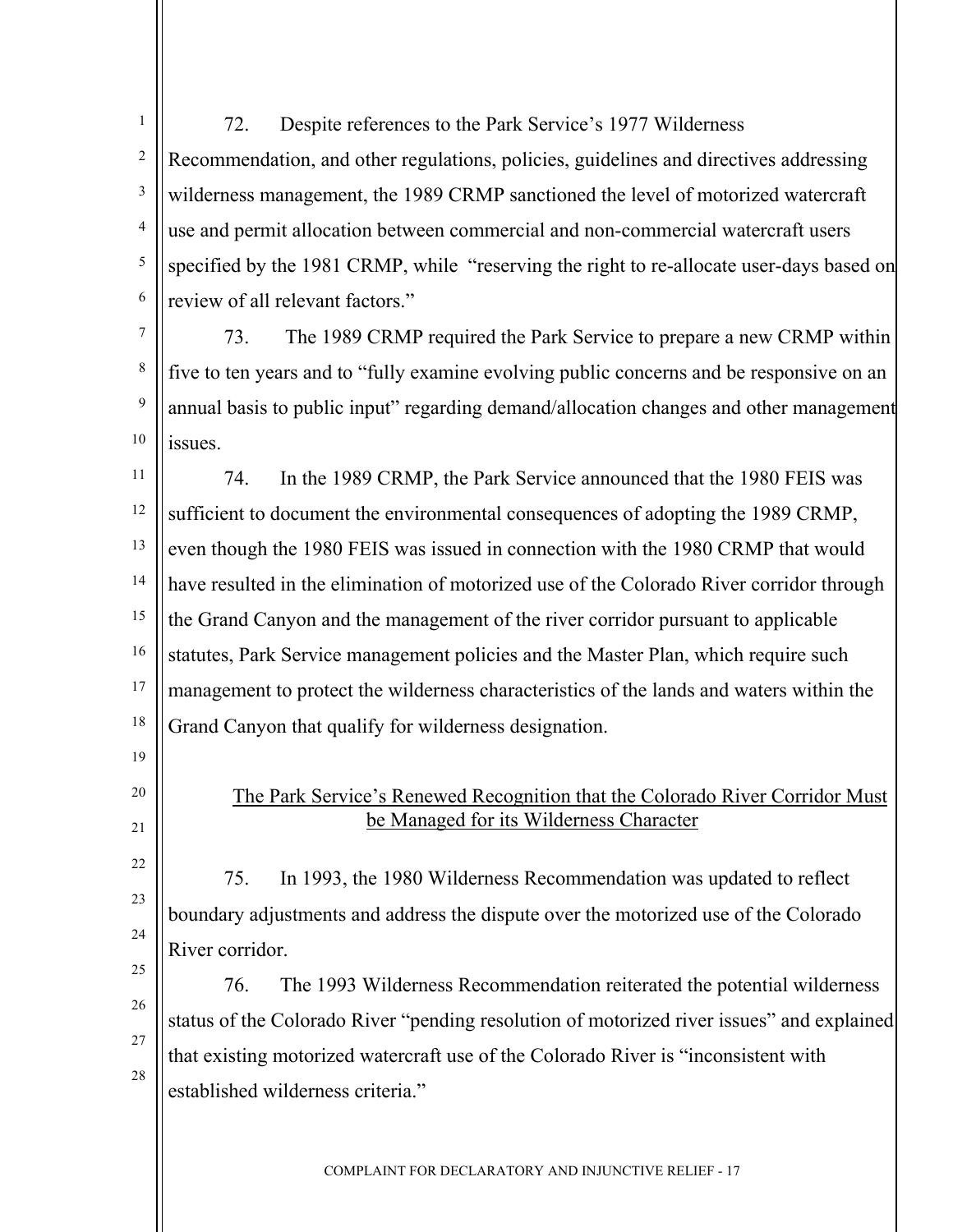1 2 77. In 1995, the Park Service issued a General Management Plan ("GMP") for the Grand Canyon, accompanied by an EIS.

3 4 5 78. The GMP requires the Park Service to protect opportunities for natural quiet and solitude within the Grand Canyon and maintain the wilderness character of the Colorado River corridor.

6 7 8 9 79. The GMP directs that the 1989 CRMP "be updated to be consistent with wilderness management directives," including the directive to preserve the "wilderness" river-running experience" and the directive to address the "non-conforming uses of motorboats and generators."

10 11 12 13 14 80. In 1998, the Park Service announced its intent to revise the 1989 CRMP. The Park Service justified its decision to revise the 1989 CRMP on the grounds of dramatic changes in the amount of public demand for river recreation in the Grand Canyon. The public, non-commercial boater, permit waiting list had grown to over 5,500 applicants by 1998.

15 16 17 18 19 20 21 22 23 24 25 81. The stated objective of the planned revision of the 1989 CRMP was to "develop a comprehensive plan that will insure resource protection while maximizing the benefits the river can provide to society." Specific goals of the revised CRMP included: (a) mitigation or elimination of noise; (b) management of areas meeting the criteria for wilderness designation in a manner consistent with proper management of designated wilderness; (c) active pursuit of wilderness designation for lands and waters within the Grand Canyon recommended for such designation; and (d) management of the Colorado River corridor in such a manner as to protect and preserve the resource in a wild and primitive condition, provide primitive recreational activities consistent with Wilderness Act requirements and Park Service policies on accessibility, and provide a wilderness river experience on the Colorado River.

26 27 28 82. After a scoping process, the Park Service identified additional objectives including improvement of river access, evaluation of the impacts of current use of the Colorado River corridor, and evaluation of alternative access systems that would enable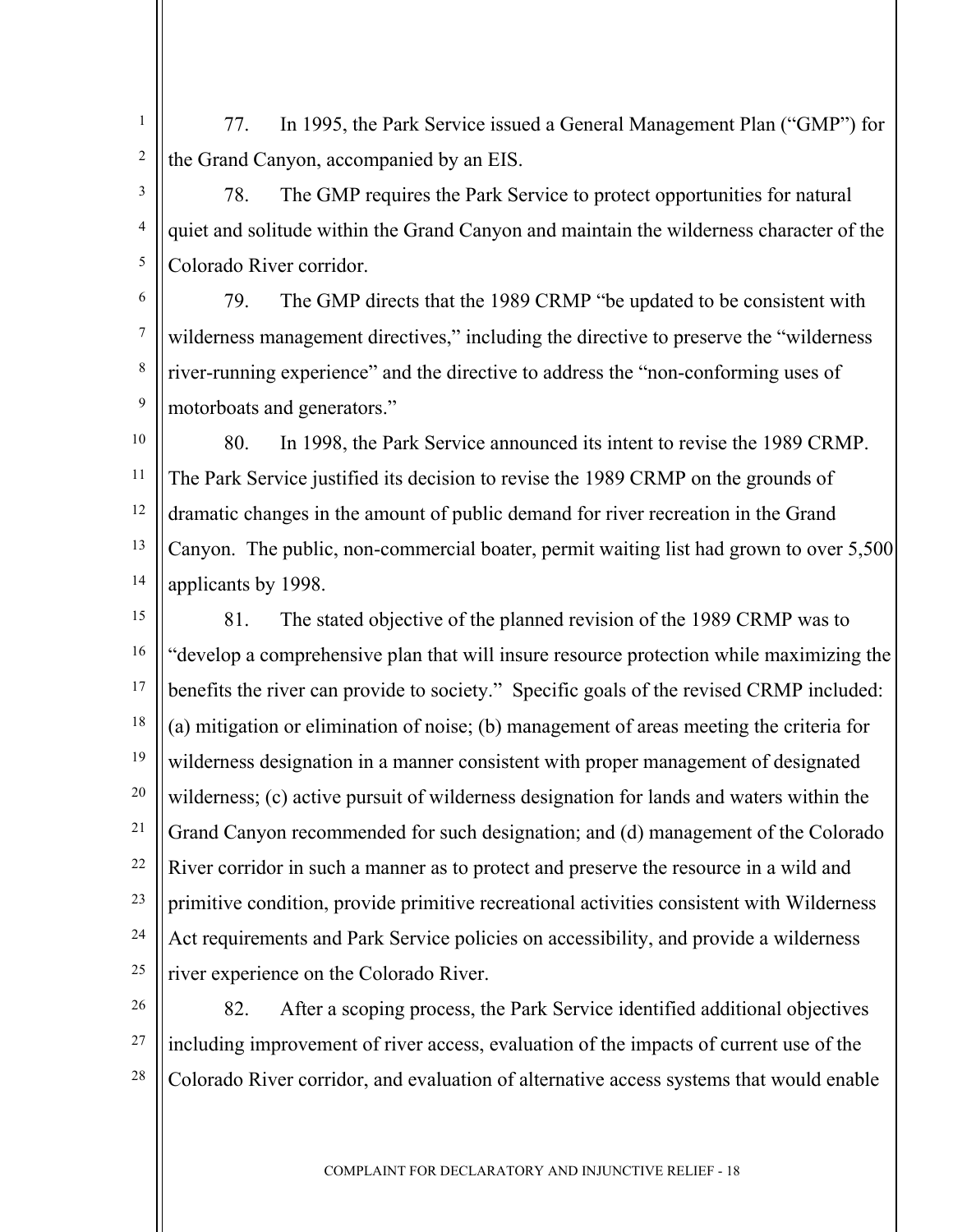1 2 public use of the river regardless of whether the use consists of a commercially outfitted tour or self-guided trip.

3 4 5 6 7 8 83. In 1999, the Park Service Director issued Director's Order #41: Wilderness Preservation and Management (Director's Wilderness Order) in order "to provide consistency and accountability" among Park Service wilderness management programs, "clarify policies and establish specific instructions and requirements" regarding wilderness management, and "guide Park Service efforts in meeting the letter and spirit of the Wilderness Act."

9 10 11 12 84. The Director's Wilderness Order provided that Park Service Reference Manual #41: Wilderness Preservation and Management (Wilderness Reference Manual) was to be considered a supplement to its terms, conditions, and requirements of the Director's Wilderness Order.

## The Park Service's Decision to Abandon its Efforts To Revise the 1989 CRMP and Manage for Wilderness Character

85. On February 23, 2000, Grand Canyon Superintendent Arnberger announced that the Park Service would immediately cease all work on a revised CRMP.

86. Superintendent Arnberger ordered a deferral of "major river decisions that lie outside the park's discretion," including "major changes in the river-use allocation system," until the Grand Canyon and/or the Park Service "have the capacity to properly engage necessary planning requirements."

22 23

26

27

28

13

14

15

16

17

18

19

20

21

24 25 87. Superintendent Arnberger justified his decision on the basis of "limitations of funding and personnel, federal requirements for strategic planning, and consideration of the park's other priorities." Superintendent Arnberger also indicated that the decision to cease planning activities was the result of "unresolved differences among user groups," the "difficulties of wilderness management without a decision from Congress on the park's wilderness designation," "fragmentation of the issues," and a lack of improvement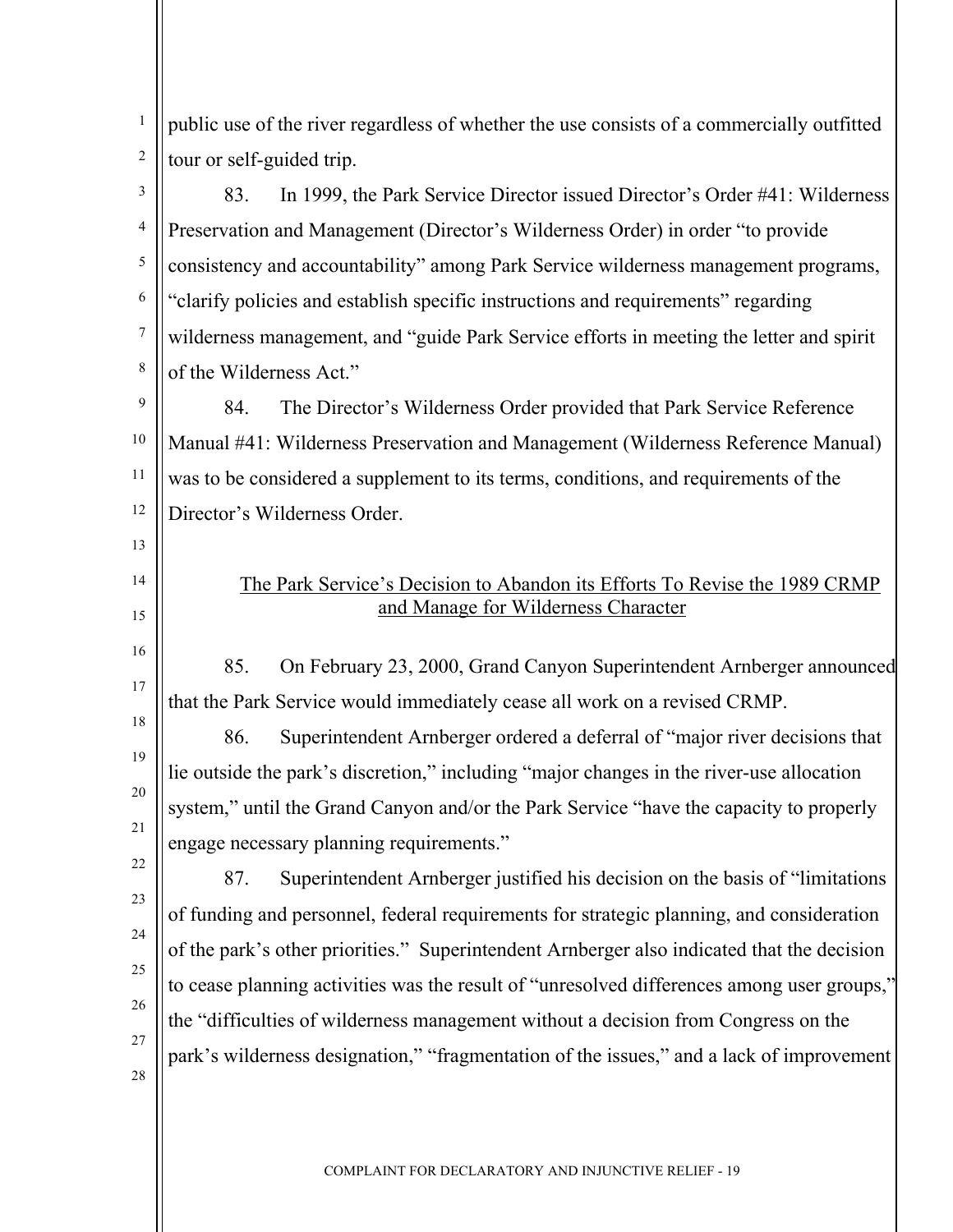1 2 in the "possibilities for collaboration where serious division exists among the various interests."

3 4 5 6 7 88. Despite the dramatic increase in demand for non-commercial, self-guided river use and an increase in negative impacts to the Colorado River corridor's wilderness character caused by continued motorized use, the Park Service had not revised or adjusted the types and allocations of use between commercial and non-commercial use since 1981.

8 9 10 11 12 89. Since 1981, the relative demand for commercial and public, noncommercial boating access to the river corridor has continued to significantly change as the public has become more knowledgeable and adept at "self-guided" river recreation as a sport and has become increasingly aware of the opportunity for access to lands and waters that exhibit outstanding primitive recreational opportunities.

13 14 15 16 17 18 19 20 90. The demand for access to the Colorado River by public, non-commercial rafters the majority of which are interested in using oar-driven watercraft to navigate the river, has significantly increased. The most obvious indication of this increase in demand is the fact that by the year 2000, there were over 6,000 applicants listed on the noncommercial river access waiting list, resulting in an average wait of between 10 to 20 or more years for a permit for non-commercial boat access to the river. By 2003, there were more than 8,000 trip leaders on the waiting list and approximately 1000 people joined the waitlist each year.

21 22 23 91. Commercial concessionaires are not subject to the waiting list and can make trips available within several days of a request. Oftentimes commercial user-days go unused and are put on sale to attract more customers.

24

25

26

92. Motorized uses, both commercially and administratively, continued to dominate river activities, despite mandates, policies and directives requiring implementation of wilderness management and standards.

27 28 93. On April 7, 2000 the Grand Canyon Private Boaters Association ("GCPBA") wrote to Superintendent Arnberger to ask that the Park Service prepare a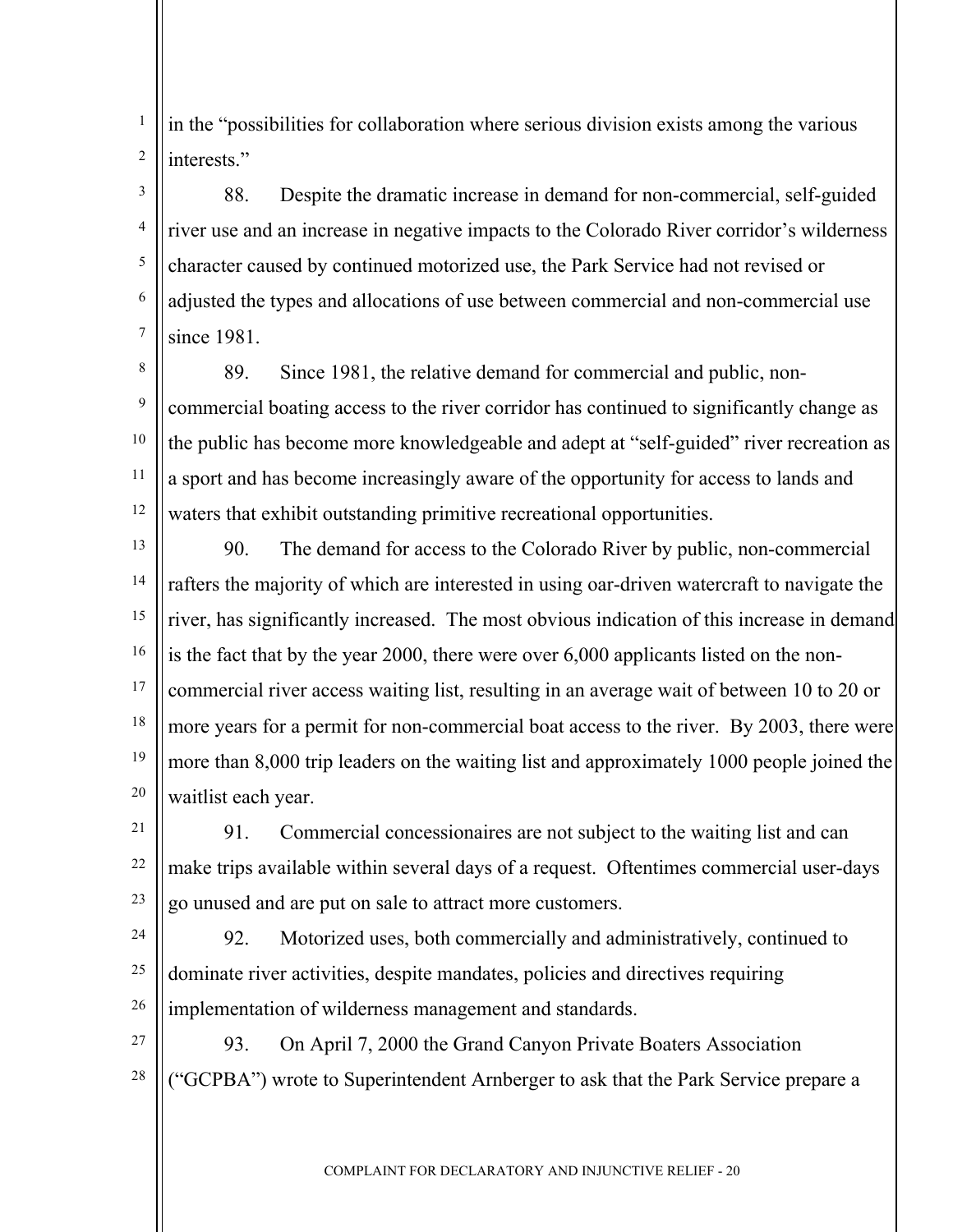new CRMP to address use inequity and significant resource impacts under the existing management plan. After the Park Service refused to prepare a new CRMP, GCPBA and other plaintiffs filed a lawsuit in 2000 to compel preparation of the new CRMP. In 2002, the Park Service settled the case by agreeing to reinstate the CRMP planning process.

#### The Park Service's 2005 CRMP/FEIS and Record of Decision

7 8 9 10 11 12 13 14 15 16 94. In 2005, after a public scoping process, the Park Service released the CRMP/DEIS for public comment. The DEIS considered a no action alternative along with seven action alternatives. The no action alternative and five other alternatives retain motorized use and either increase or retain current levels of commercial use of the Colorado River, to varying degrees. Two alternatives seek to increase non-motorized use of the Colorado River, one that provides high levels of use and one alternative which proposed reducing commercial use by 15%. Alternative H, the Preferred Alternative, would increase both commercial and non-commercial use. Additional use for noncommercial river users would be allocated primarily in the less-preferred winter season and in the shoulder seasons of spring and fall.

17

18

1

2

3

4

5

6

95. Plaintiffs submitted timely substantive comments on the draft CRMP/DEIS. 96. The Park Service issued the CRMP/FEIS in November, 2005 with some

19 20 21 22 modifications from the DEIS. In the CRMP/FEIS, the Park Service's Preferred Alternative allows motorized use of the Colorado River during the popular summer season (over 5 ½ months), helicopter passenger exchanges, and an increase in the maximum number of annual users of the Colorado River.

23 24

97. Under the Preferred Alternative, commercial motorized use of the Colorado River corridor will increase.

25 26 27 28 98. Under the Preferred Alternative, commercial users will be able to take their river trips in the summer and shoulder seasons, but over one-third of the non-commercial users will be forced to take a winter trip in order to float the Colorado River in the Grand Canyon.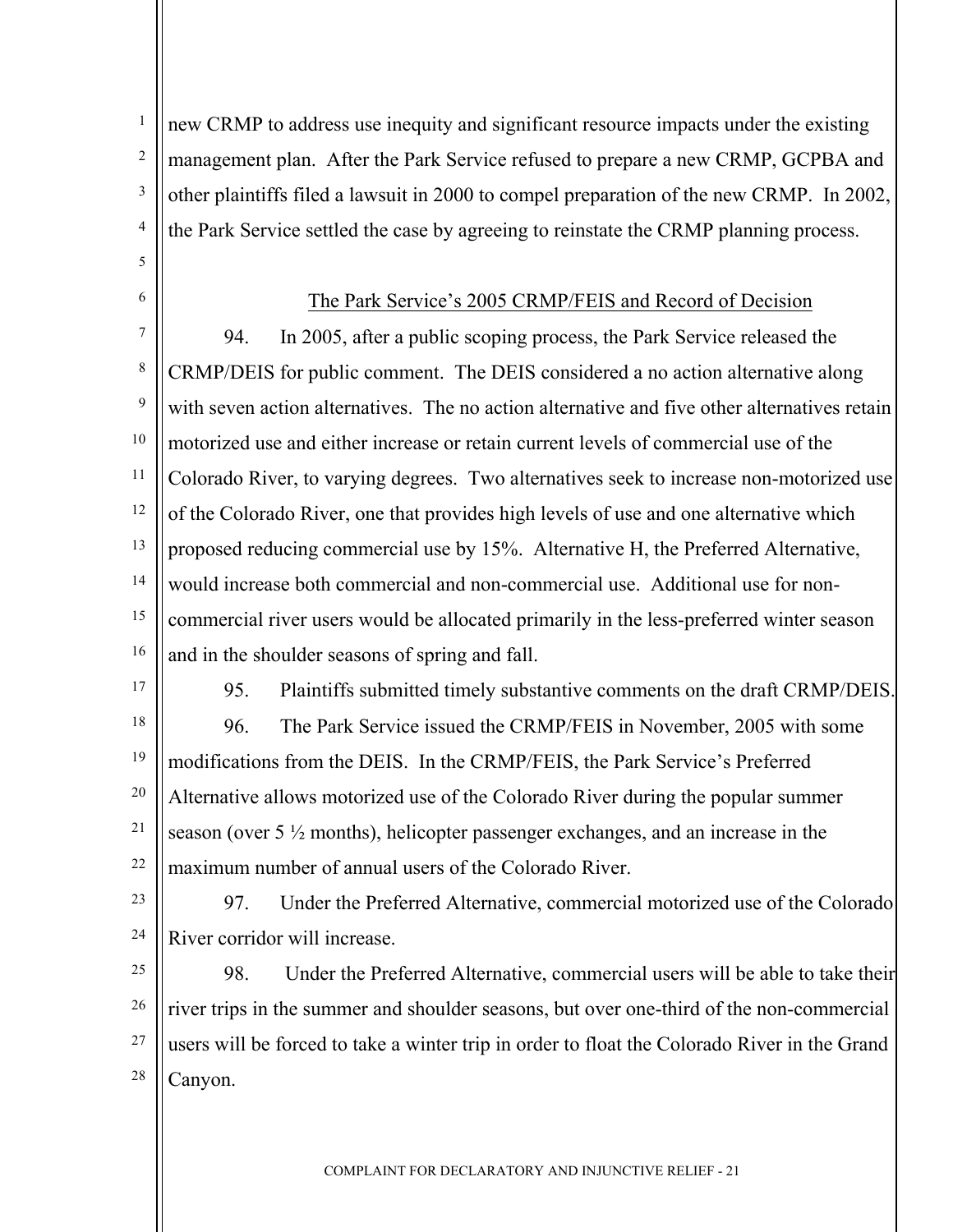1 2 3 4 5 6 7 8 9 10 11 99. The Preferred Alternative allows motorized use of the Colorado River from April 1 until September 15 and creates a non-motorized window from September 16 until March 31. The Preferred Alternative allows for an increase in the estimated yearly passengers on the Colorado River to totals of 24,657. The number of total launches per day in the summer season would be decreased from nine to the current average of six. Commercial motor trip and oar trip group sizes would be decreased from the maximum of 42 to the current average of 32 people in the summer and 24 people during other times. Non-commercial trip group sizes would remain at 16 people for a standard trip and a new small group size of 8 was also added to reduce campsite competition along the river. Even though the maximum number of river trips at one time would be reduced from 70 to 60 trips and the maximum number of people at one time would be reduced from 1,095 to 985, commercial motorized use is expected to increase to an estimated 76,913 user days.

12 13

14 15 16 17 18 19 20 21 22 23 24 25 26 27 100. The Park Service claims that non-commercial use will increase under the revised CRMP, but that claim is based primarily on the Park Service's assumption that non-commercial river users will want to float the Colorado River in the winter season in greater numbers than they do today. The Park Service's Preferred Alternative allocates roughly 60% of the user days for summer and shoulder river trip seasons to commercial concessionaires. This means that during the preferred summer and shoulder river trip seasons, roughly 77% of recreational river users will be paying, commercial users and roughly 23% of recreational river users will be non-commercial. During the winter, no commercial users will be on the river, but according to the Park Service, 1,855 noncommercial river runners may take a winter trip each year, even though in the past only approximately 318 people have done so. Each year, the predicted 1,855 winter users represent 35% of people authorized by the Park Service to take a non-commercial trip down the Colorado River in a given year. If any user wants to float the Grand Canyon and experience the true wilderness character of the Colorado River, without the noise and distraction of motorboats, they will be forced to do so in the winter season.

28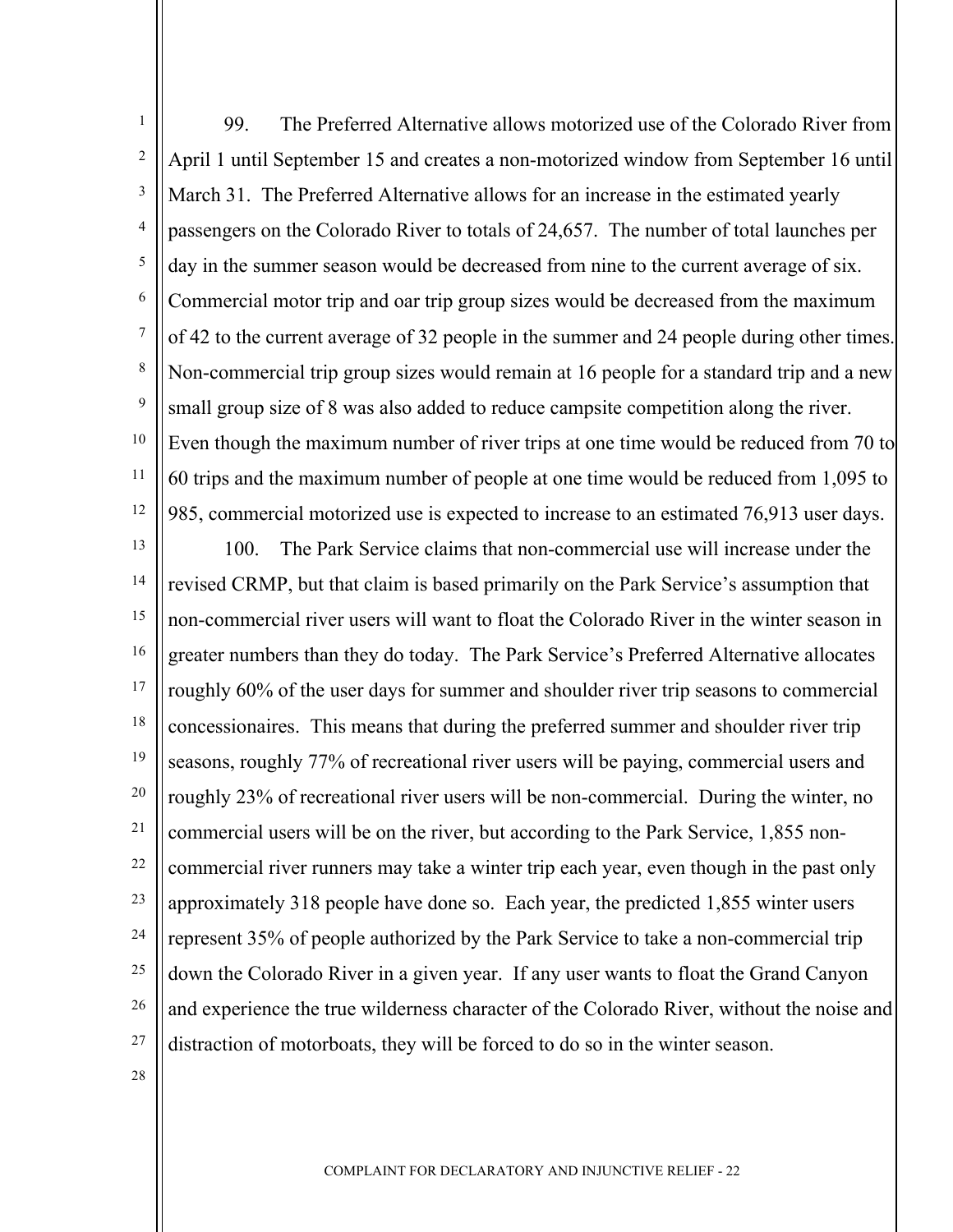2 3 4 101. The Preferred Alternative failed to base its allocation between commercial and non-commercial users on the best available information regarding river use and demand. The CRMP and ROD's apportionment of use is inequitable in terms of overall use, group size and timing of use.

5 6 7 8 9 102. The Preferred Alternative allows helicopter exchanges at Whitmore to accommodate commercial river trips. An estimated 3,635 commercial passengers will be transported by helicopter to Whitmore to begin their river trips. An estimated 5,715 commercial passengers will be transported by helicopter at the end of their river trips at Whitmore.

10 11 12 13 103. On February 17, 2006, the Park Service signed its Record of Decision (ROD) for the CRMP and thereby revised and updated the Colorado River Management Plan developed in 1980 and revised in 1981 and 1989. On March 23, 2006, the Park Service released the ROD to the public.

14

1

104. The Park Service's 2006 ROD adopts the preferred alternatives (Modified

15 16

17

18

Alternative H and Modified Alternative 4) from the FEIS. 105. The ROD does not address the Park Service's legal duty to manage the Colorado River corridor through Grand Canyon National Park as wilderness. However, the ROD states that the CRMP will result in adverse impacts of moderate intensity for

19 20 visitors seeking outstanding opportunities for solitude or a primitive and unconfined type of experience on the river.

21 22 106. The Park Service's 2006 ROD and CRMP will adversely impact and impair the Colorado River corridor's wilderness character and cultural resources.

23 24 25 107. The Park Service's 2006 ROD and CRMP will adversely impact and impair the Colorado River corridor's natural resources, including the region's natural soundscape, riparian vegetation, beaches, and wildlife.

26 27 28 108. These impacts include, but are not limited to: crowding; disruption of natural quiet and solitude; soil compaction and erosion; water contamination; damage to riparian habitat, stream banks, trails and campsites; damage to cultural and archeological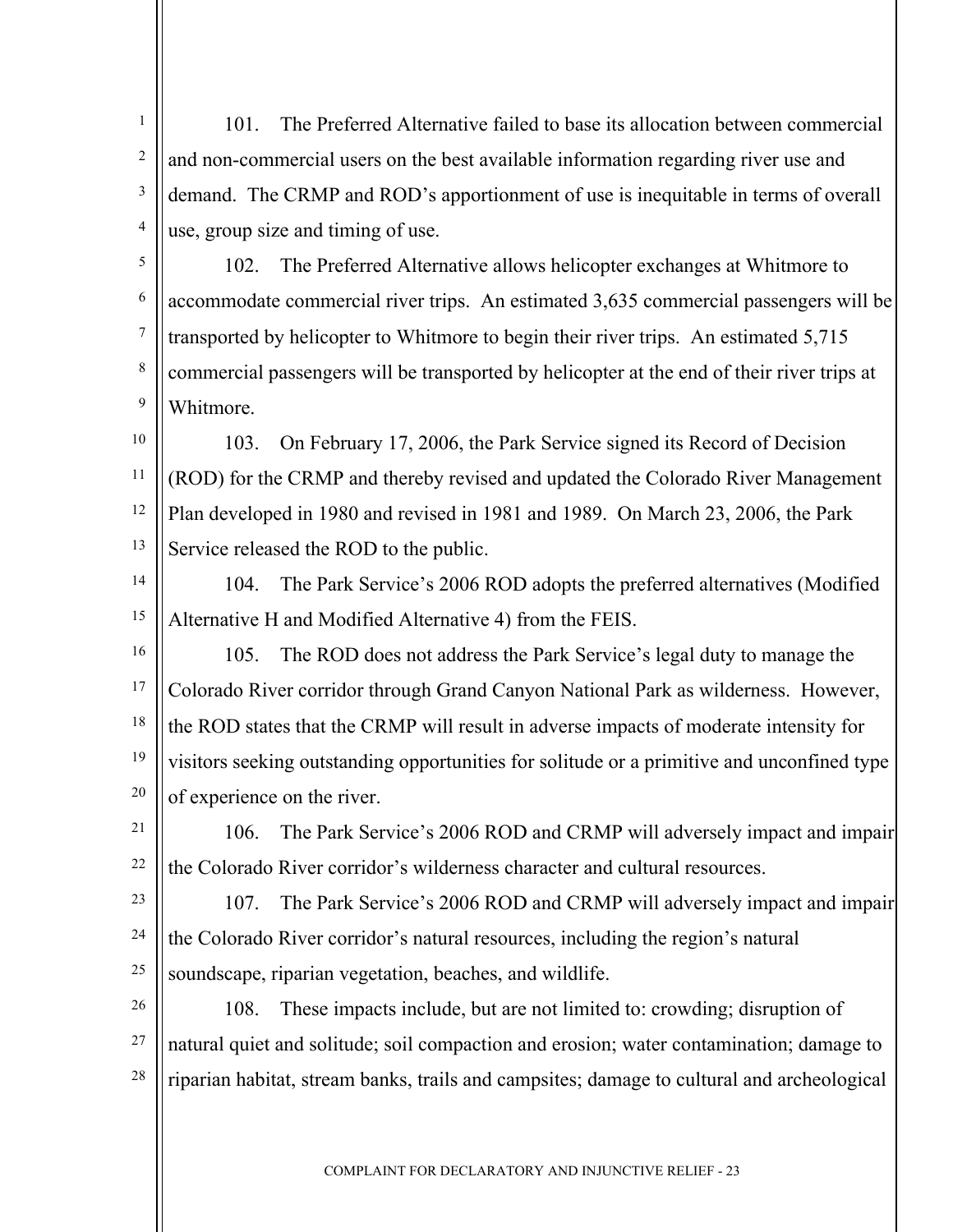1 2 3 4 resources; displacement of native plant and animal populations and introduction of nonnative species and impairment of the primitive and natural recreational experience. 109. Based on the decisions made in the CRMP, the Park Service will issue new contracts to commercial operators in 2006. These contracts will be issued without an

opportunity for public comment. These contracts will be issued without further NEPA analysis.

# CLAIMS FOR RELIEF

### COUNT I

Violation of the Park Service's Duty to Manage the Colorado River as Wilderness

110. Plaintiffs repeat and incorporate by reference the foregoing paragraphs.

11 12 111. The Park Service's ROD and CRMP violates the Organic Act, Park Service regulations and policies and the Park Service's 1995 GMP.

13 14 15 16 17 18 112. Pursuant to the Organic Act, the Park Service is required "to conserve the scenery and the natural and historic objects and the wildlife [within the Grand Canyon] and to provide for the enjoyment of the same in such manner and by such means as will leave them unimpaired for the enjoyment of future generations." 16 U.S.C. § 1. The Grand Canyon must be administered to conserve the Park's natural, historic, and wildlife resources. 16 U.S.C. § 1a-1.

19 20 21 22 23 24 25 26 27 113. The "fundamental purpose" of the national park system . . . begins with the mandate to conserve park resources and values." Management Policies ("MP") at 1.4.3. In the Grand Canyon, wilderness character is a park resource and value that must be conserved. The Park's "natural resources are [a] critical defining element of the wilderness resource." MP at 6.3.7. "Without natural resources . . . a wilderness experience would not be possible." MP at 6.3.7. As such, "[w] ilderness preservation [is] . . . considered among the purest applications of the [Park] Service's responsibilities for protecting 'wildlife,' its habitat, and the conservation of associated resources." Reference Manual 41 at 10.

28

5

6

7

8

9

10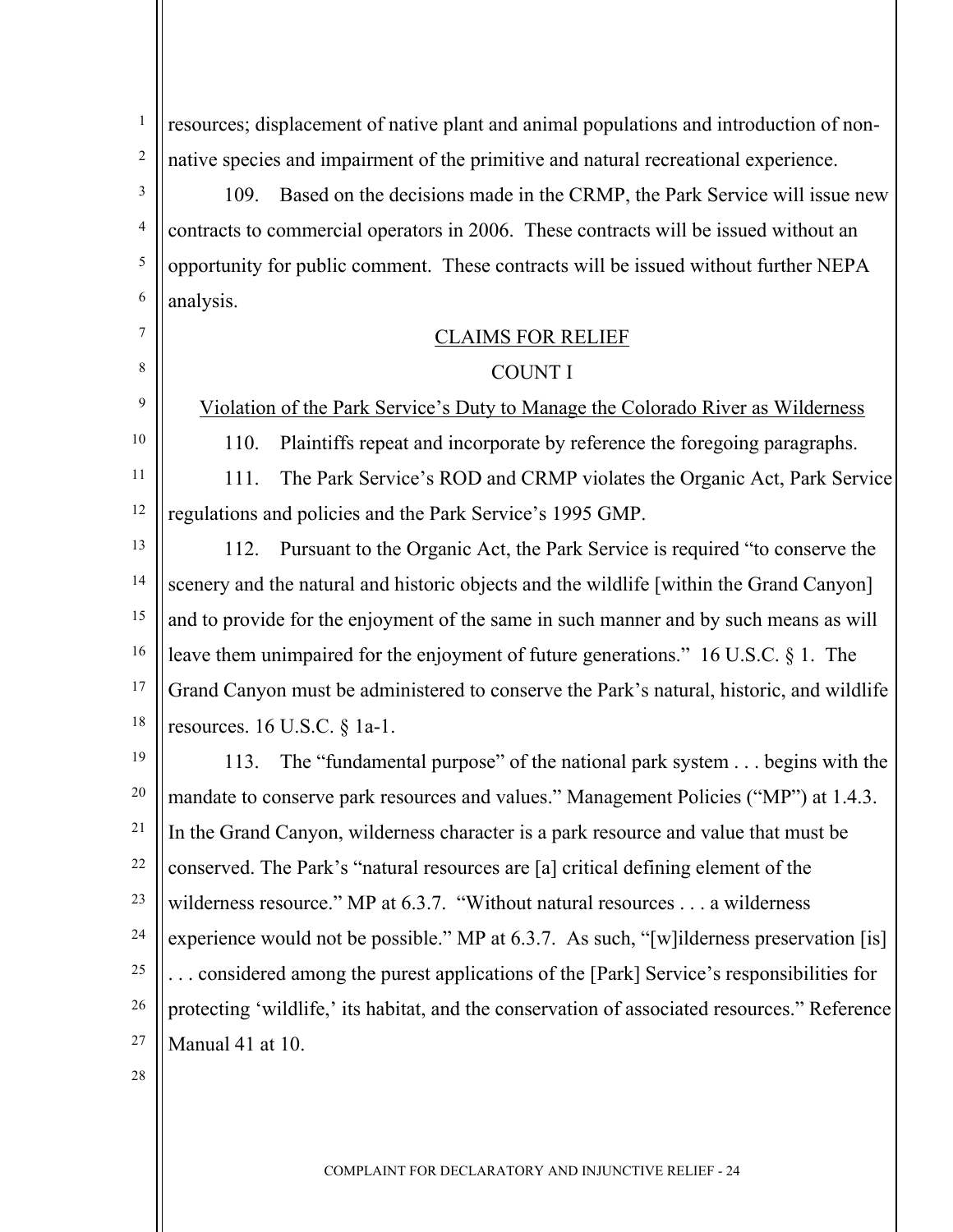1 2 3 4 5 6 114. In accordance with this mandate, the Park Service must develop regulations respecting the administration and use of areas within the Grand Canyon "which may be designated as wilderness areas . . . with a view to protecting such areas and preserving their wilderness character for the use and enjoyment of the American people in such a manner as will leave them unimpaired for future use and enjoyment as wilderness." 43 C.F.R. § 19.6.

7 8 9 10 115. The Management Policies require the Park Service to manage potential wilderness areas for the "preservation of the physical wilderness resources" and ensure through its planning documents that the "wilderness character is likewise preserved." MP at 6.3.1.

11 12 13 116. Managing for "wilderness character" means keeping the area "untrammeled," "natural," and "undeveloped," and managing for "outstanding opportunities for solitude or a primitive and unconfined type of recreation."

14 15 16 117. The Park Service's policies require the Park Service to "seek to remove from potential wilderness the temporary, non-conforming conditions that preclude wilderness designation." MP at  $6.3.1$ .

17 18 19 20 21 118. The Park Service's policies require that "[r]ecreational uses that do not meet the purposes and definitions of wilderness should be prohibited." MP at 6.4.3.1. The Park Service's policies expressly prohibit public use of motorized equipment or any form of mechanical transport in potential wilderness except as provided for in specific legislation. MP at 6.4.3.3.

22 23 24 119. The Park Service's 1995 GMP for the Grand Canyon is consistent with the Organic Act and Park Service's policies with respect to managing potential wilderness areas for their "wilderness character."

25 26 120. The Park Service's 1995 GMP sets objectives and standards for the management of park resources, visitor use and general development.

- 27
- 28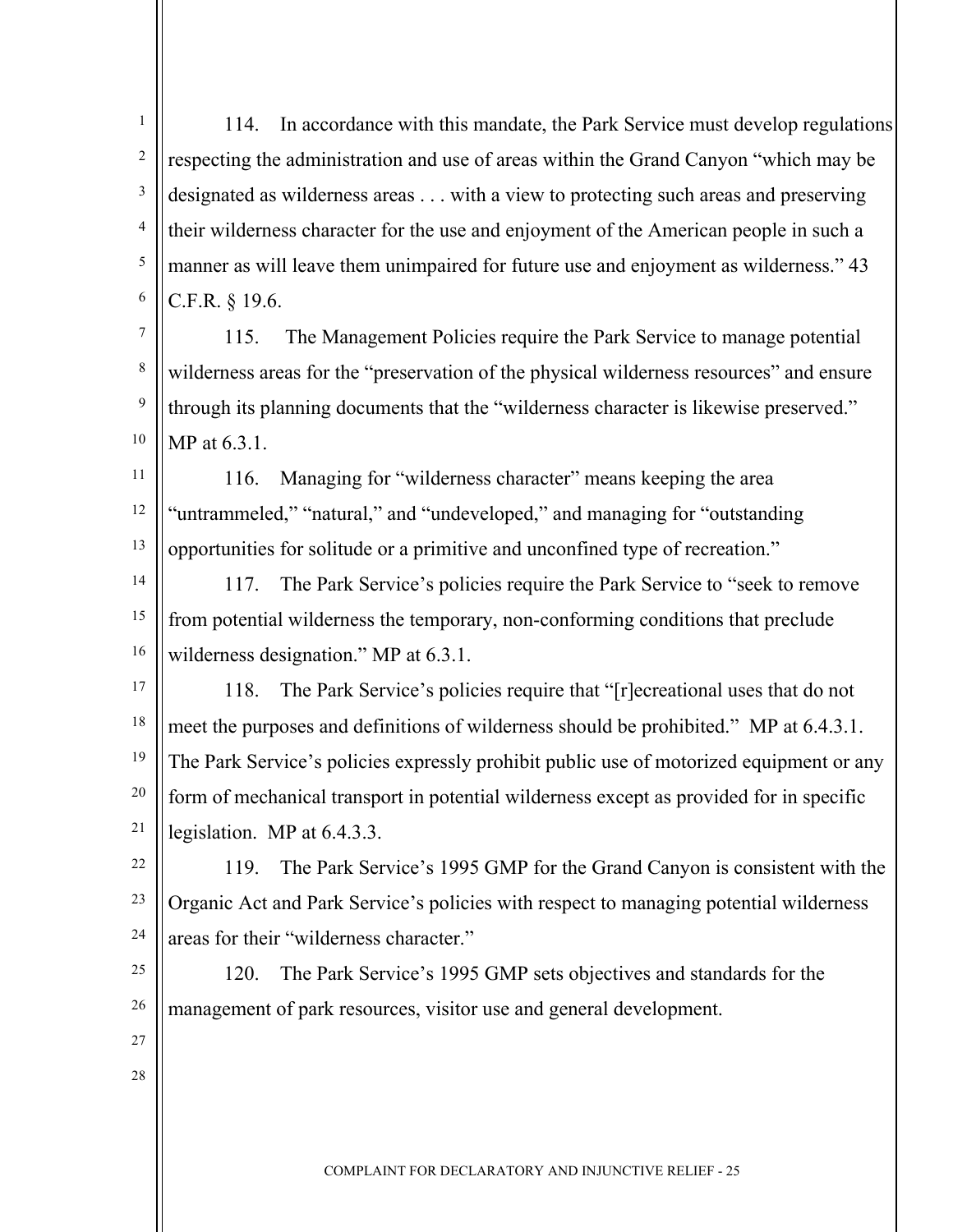1 2 3 121. The Park Service's 1995 GMP implements the statutory mandate of the Organic Act to protect park resources from degradation while providing for meaningful visitor experiences consistent with preserving park resources.

4 5 6 122. The Park Service's 1995 GMP mandates that "[o]ver 90% of the park will be managed as wilderness, in accordance with the park's 1993 wilderness [recommendation]." GMP at 21.

7 8 9 10 11 123. The Colorado River corridor, consisting of approximately 7,890 acres on the western side of the park and 4,300 acres on the eastern side of the park, is included as recommended potential wilderness in the 1993 Wilderness Recommendation. The Park Service must manage the Colorado River corridor as wilderness and protect its wilderness character.

12 13 14 15 16 17 18 19 124. The Wilderness Act defines wilderness and sets forth standards for protecting wilderness. The Wilderness Act prohibits temporary roads, motor vehicle use, motorized equipment or motorboats, landing of aircraft, mechanical transport, structures and installations. 16 U.S.C. § 1133(c). The Wilderness Act allows for commercial services within wilderness only to the extent necessary for activities that are proper for realizing the recreational or other wilderness purposes of the areas. 16 U.S.C. § 1133(d)(5). The Park Service's Management Policies and the GMP provide for management of potential wilderness consistent with the Wilderness Act.

20 21 22 23 24 25 125. The 1993 Wilderness Recommendation reaffirms the 1980 Wilderness Recommendation's conclusion that motorized riverboat use is a non-conforming use that prevents wilderness designation. According to the 1993 Wilderness Recommendation, motorized boat use on the Colorado River is "inconsistent with the wilderness criteria of providing outstanding opportunities for solitude and for a primitive and unconfined type of recreation." 1993 Wilderness Proposal at 17.

26 27 126. The Park Service's 2006 ROD and CRMP authorize the use of motorboats in the Colorado River corridor, a potential wilderness area.

28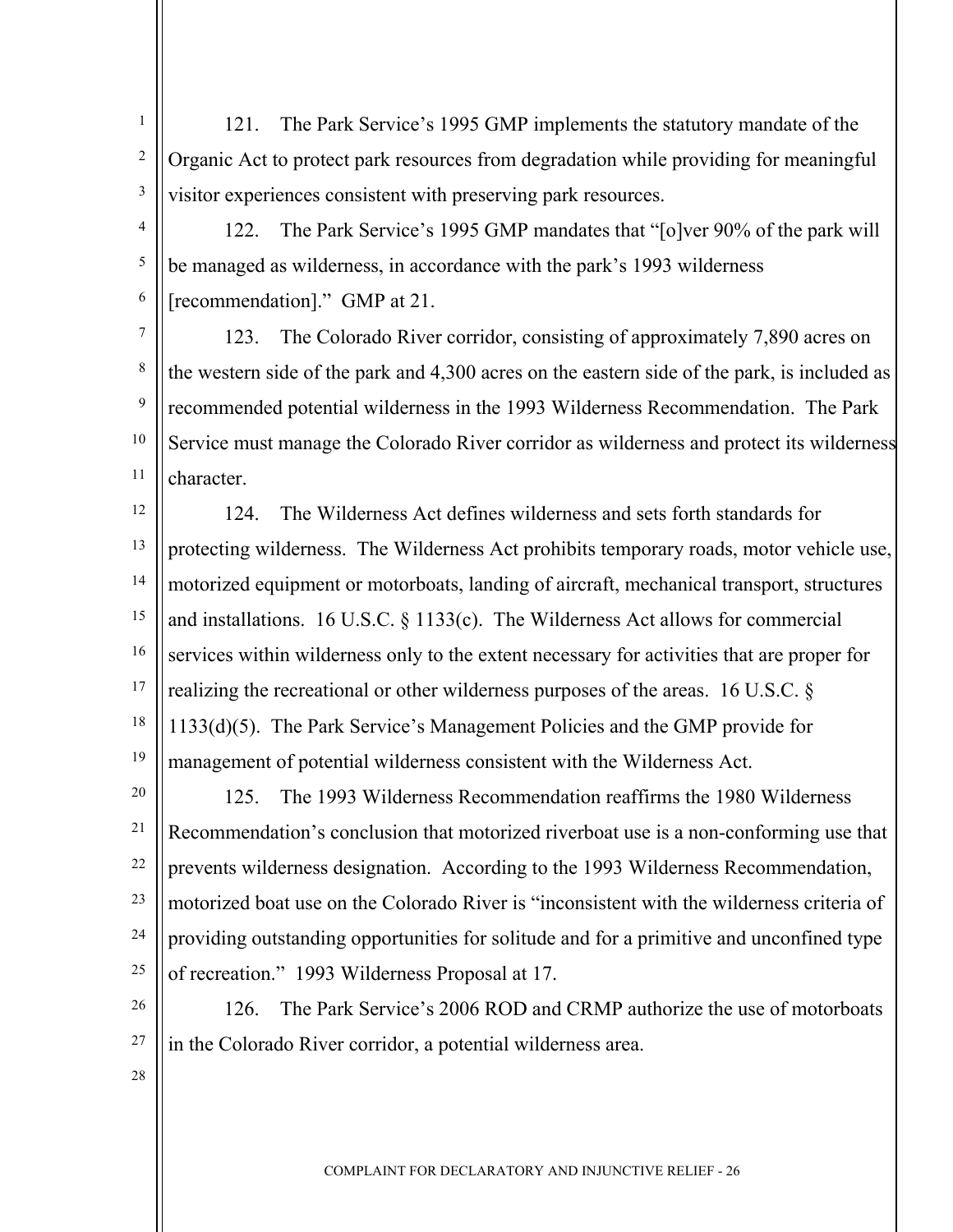1 2 3 127. The Park Service's 2006 ROD and CRMP also authorize helicopter passenger exchanges to accommodate motorized boat launches in and/or adjacent to the Colorado River corridor which is a potential wilderness area.

4 5 128. The authorization of motorboats and helicopter passenger exchanges is inconsistent with managing the Colorado River corridor as wilderness.

6

7

8

9

129. The Park Service's authorization of motorized boats on the Colorado River and helicopter passenger exchanges – uses that degrades the river's aesthetic, natural, and scenic values, interferes with opportunities for solitude and natural quiet, and impacts the wilderness character of the river corridor – therefore violates the Park Service's duty to manage the Colorado River for its wilderness character.

10 11

12 13 14 15 16 17 130. The Park Service has illegally allowed certain commercial uses of the Colorado River without a determination that such uses are consistent with managing the area as wilderness. Further, the Park Service has illegally allowed certain commercial uses of the area that are inconsistent with managing the area as wilderness. The current levels of commercial services authorized by the 2006 ROD and CRMP go well beyond what is necessary and appropriate to enable the public to realize the recreational and other wilderness purposes of the park.

18

19 20 21 22 131. The Park Service illegally allowed motorized uses of the Colorado River without determining that such uses are necessary and appropriate to realize the recreational or other wilderness purposes of the park. Commercial motorized uses of the Colorado River are not necessary to realize the recreational or other wilderness purposes of the park.

23

24 132. The 2006 ROD and CRMP allow types and amounts of use of the Colorado River corridor that will degrade its wilderness character.

25 26 27 28 133. The Park Service's 2006 ROD and CRMP are therefore arbitrary and capricious, an abuse of discretion, and not in accordance with the Organic Act, Park Service's regulations and policies, and the Park Service's GMP for the Grand Canyon. 5 U.S.C. § 706 (2).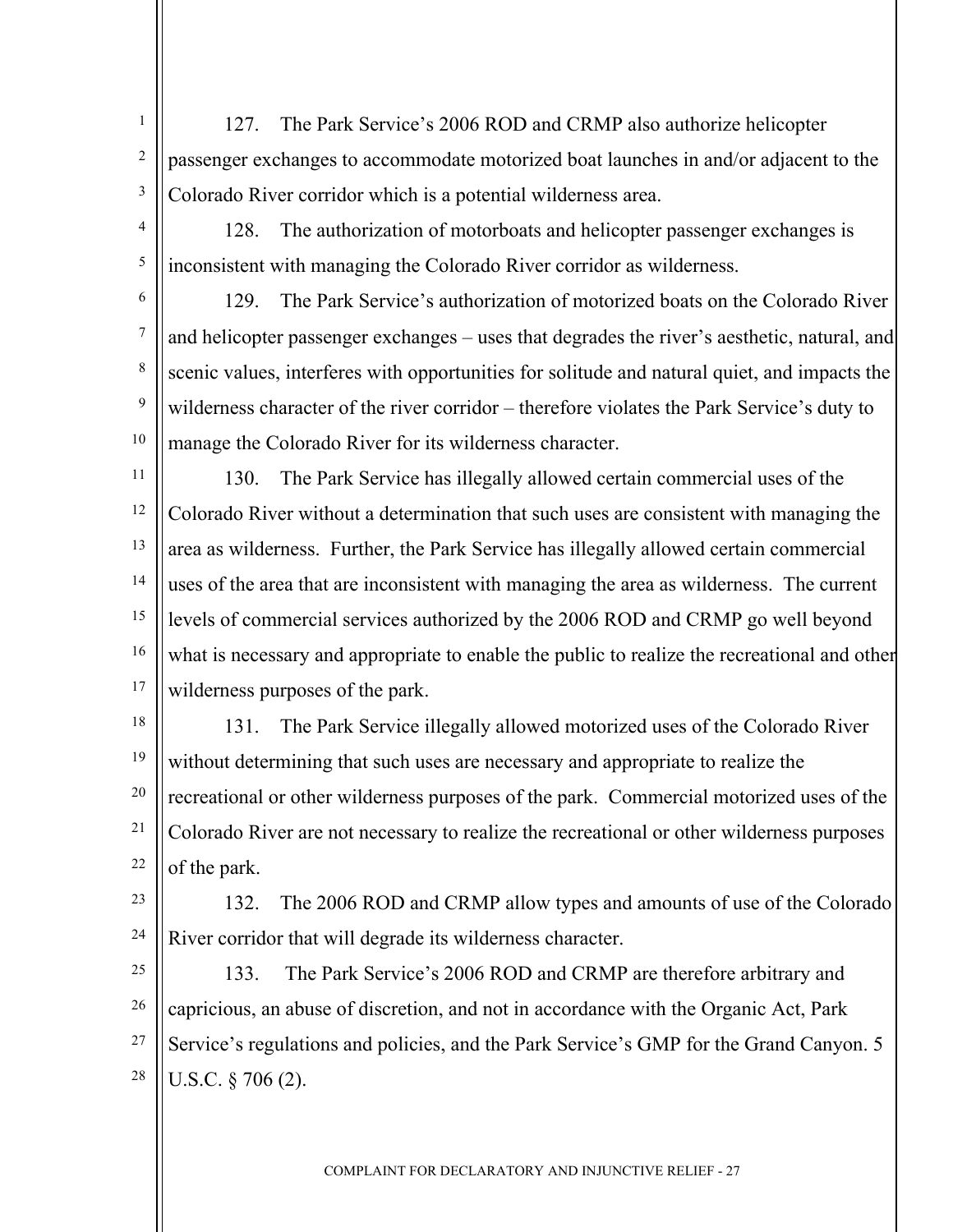| 1              |                                                                                                                                 |  |
|----------------|---------------------------------------------------------------------------------------------------------------------------------|--|
| 2              | <b>COUNT II</b>                                                                                                                 |  |
| 3              |                                                                                                                                 |  |
| $\overline{4}$ | The Park Service's Authorization of Commercial Services That Are Not "Necessary and<br>Appropriate" is Arbitrary and Capricious |  |
| 5              |                                                                                                                                 |  |
| 6              | Plaintiffs repeat and incorporate by reference the foregoing paragraphs.<br>134.                                                |  |
| 7              | The CRMP and ROD violate the Organic Act, Management Policies and<br>135.                                                       |  |
| 8              | the National Park Service Concessions Management Improvement Act of 1998, 16                                                    |  |
| 9              | U.S.C. §§ 5901 et seq.                                                                                                          |  |
| 10             | The Park Service can only authorize commercial services in National Parks<br>136.                                               |  |
| 11             | where such services are "necessary and appropriate for public use and enjoyment of the                                          |  |
| 12             | unit of the National Park System in which they are located; and are consistent to the                                           |  |
| 13             | highest practicable degree with the preservation and conservation of the resources and                                          |  |
| 14             | values of the unit." $16$ U.S.C. § 5951(b)                                                                                      |  |
| 15             | The Park Service's 2006 ROD and CRMP states that "since visitors who<br>137.                                                    |  |
| 16             | wish to raft on the Colorado River through the Grand Canyon posses neither the                                                  |  |
| 17             | equipment nor the skill to successfully navigate the rapids and other hazards of the river,                                     |  |
| 18             | the [Park Service] has determined that it is necessary and appropriate for the public use                                       |  |
| 19             | and enjoyment of the park to provide for experienced and professional river guides who                                          |  |
| 20             | can provide such skills and equipment." FEIS Vol. 1 at 19.                                                                      |  |
| 21             | The Park Service states that it has "determined that the service provided by<br>138.                                            |  |
| 22             | commercial concessionaires, which enable thousands of people to experience the river in                                         |  |
| 23             | a relatively primitive and unconfined manner and setting (when many of them otherwise                                           |  |
| 24             | would be unable to do so), are necessary to realize the recreational and other wilderness                                       |  |
| 25             | purposes of the park." FEIS Vol. I at 19.                                                                                       |  |
| 26             | The Park Service never determined whether continued commercial<br>139.                                                          |  |
| 27             | motorized use of the Colorado River corridor was necessary and appropriate for the                                              |  |
| 28             | public to realize the recreational and other wilderness purposes of the Park. Commercial                                        |  |
|                |                                                                                                                                 |  |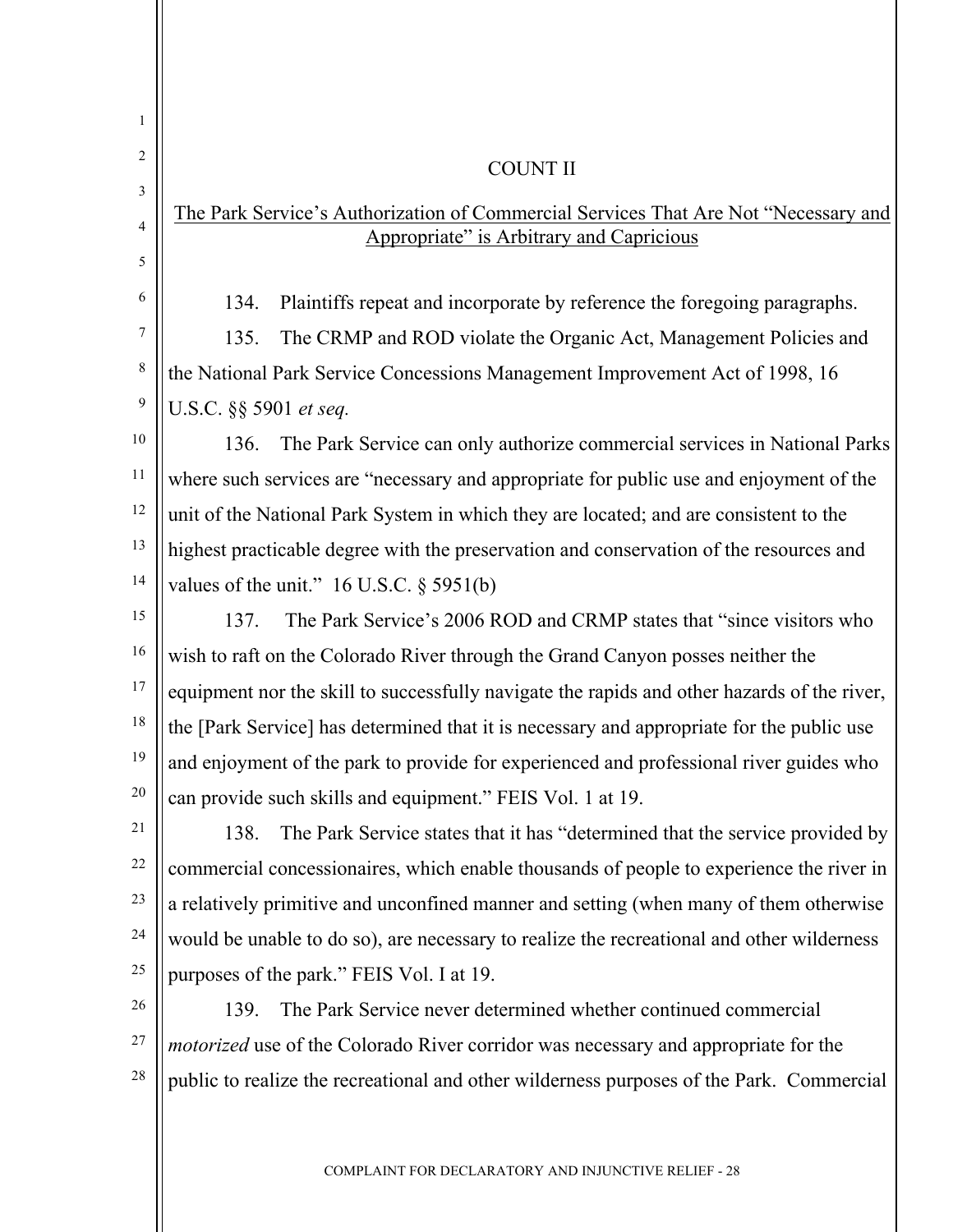1 2 3 4 5 motorized use of the Colorado River corridor is not necessary and appropriate for the public to realize the recreational and other wilderness purposes of the Park. The public can realize the recreational and other wilderness purposes of the Park by taking a nonmotorized commercial trip or a non-motorized non-commercial trip down the Colorado River corridor.

6 7 8 9 10 11 140. The 2006 ROD and CRMP fail to identify any specific *amount* of commercial services that are "necessary and appropriate" to enable the public to realize the recreational and other wilderness purposes of the Park. The current levels of commercial services authorized by the Park Service's ROD and CRMP go well beyond what is "necessary and appropriate" to enable the public to realize the recreational and other wilderness purposes of the Park.

12 13 14 141. The Park Service's authorization of continued commercial use fails to preserve the wilderness character and other values of the Colorado River corridor to the highest practicable degree as required by law.

15 16 17 18 142. The Park Service's determination that the current levels of use of the Colorado River corridor are necessary and appropriate to realize the recreational and other wilderness purposes of the Park is therefore "arbitrary and capricious, an abuse of discretion, and not in accordance with law." 5 U.S.C. § 706 (2).

19

20

21

22

23

COUNT III

Violation of the Park Service's Duty to Avoid Impairment of the Park's Resources and Values

143. Plaintiffs repeat and incorporate by reference the foregoing paragraphs.

24 25 144. The Park Service's 2006 ROD and CRMP violate the Organic Act and Park Service regulations and policies.

26 27 28 145. Pursuant to the Organic Act, the Park Service is required to "to conserve the scenery and the natural and historic objects and the wildlife [within Grand Canyon National Park] and to provide for the enjoyment of the same in such manner and by such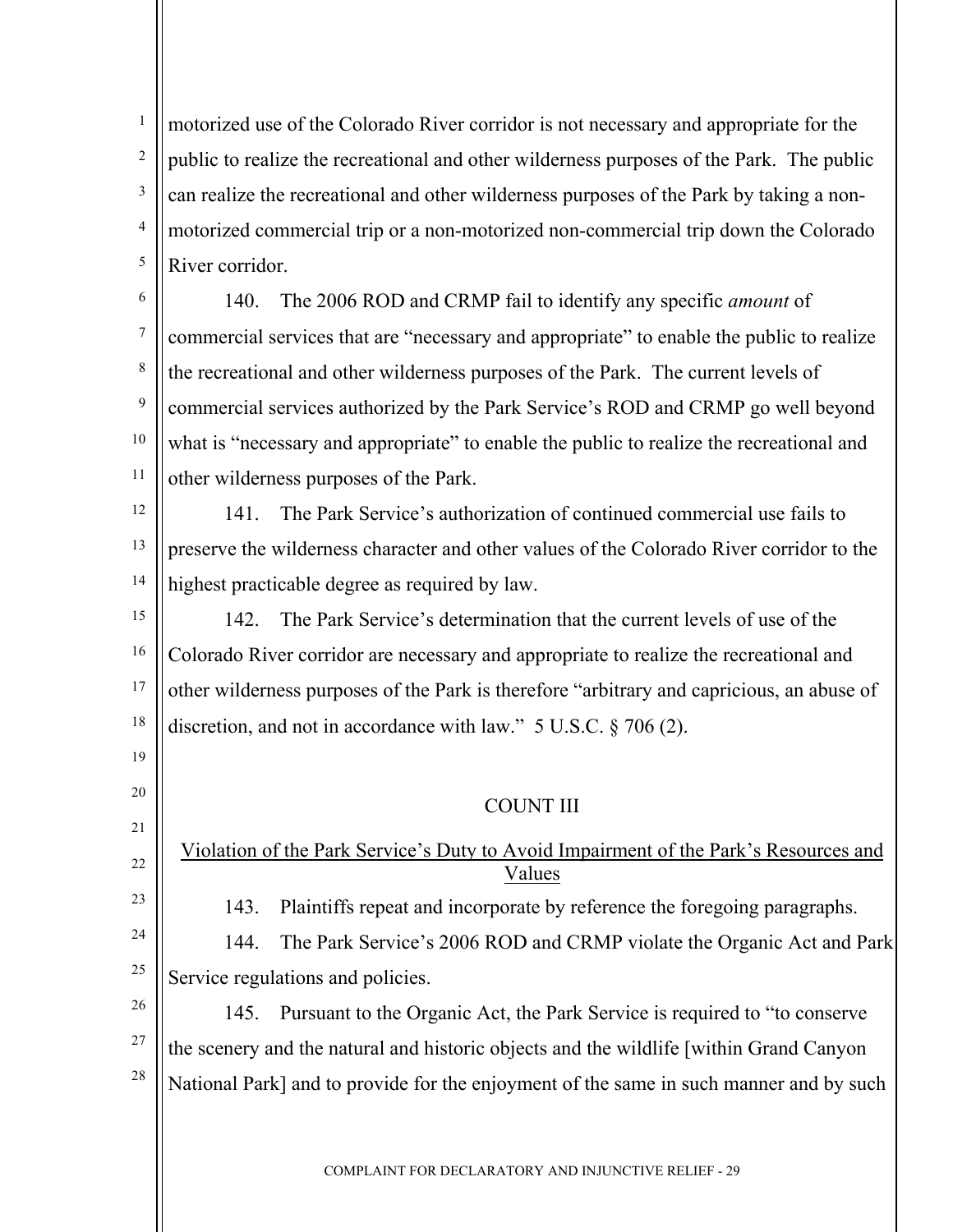1 2 means as will leave them unimpaired for the enjoyment of future generations." 16 U.S.C. § 1.

3 4 5 146. The Park Service's Management Policies describe when an impact to the Grand Canyon's natural resources becomes an "impairment" of the Park's resources in violation of the Organic Act. MP at 1.4.

6 7 8 9 10 11 147. The Park Service's policies state that their discretion to manage the Park "is limited by the statutory requirement (enforceable by federal courts) that the Park Service must leave park resources and values unimpaired, unless a specific law directly and specifically provides otherwise." MP at 1.4.4. The "impairment of park resources and values may not be allowed by the Service unless directly or specifically provided for by legislation." MP at 1.4.4.

12 13 14 15 16 17 18 148. The Management Policies state that the "impairment that is prohibited by the Organic Act . . . is an impact that . . . would harm the integrity of park resources or values, including the opportunities that otherwise would be present for the enjoyment of those resources and values. Whether an impact meets this definition depends on the particular resources and values that would be affected; the severity, duration, and timing of the impact; the direct and indirect effects of the impact; and the cumulative effects of the impact in question and other impacts." MP at 1.4.5.

19 20 21 22 23 24 25 149. The Management Policies state that an "impact to any park resource or value may constitute an impairment. An impact would be more likely to constitute an impairment to the extent that it affects a resource or value whose conservation is: [n]ecessary to fulfill the specific purposes . . . of the park; [k]ey to the natural and cultural integrity of the park or to opportunities to enjoy the park; or [i]dentified as a goal in the park's general management plan or other relevant NPS planning documents." MP at 1.4.5.

26 27 150. The Management Policies state that "[i]mpairment may occur from visitor activities." MP at 1.4.6.

28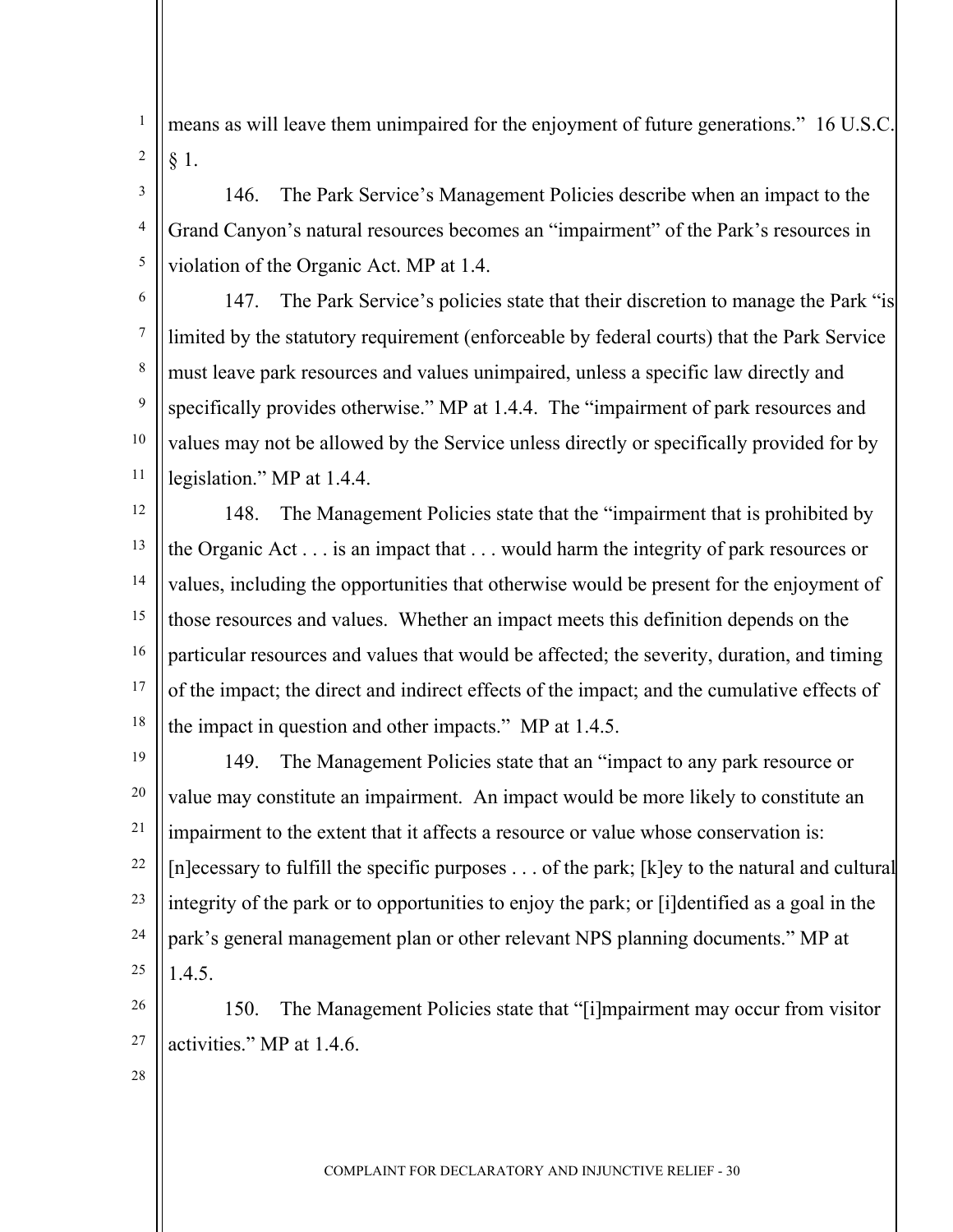1 2 3 4 151. The Grand Canyon's scenery, natural resources, natural soundscape, and the opportunity to experience natural quiet and solitude are some of the Park's resources and values that must be conserved and cannot be impaired. MP at 1.4.6; FEIS, Vol. II at 348.

5 6 7 152. Natural quiet and the opportunity to experience solitude, along with the Park's natural resources, are key to the natural integrity of the Park and to the public's opportunity for enjoyment of the Park.

8 9 10 153. Preservation of natural quiet and the opportunity to experience solitude, along with the protection of the Park's natural resources, are identified as goals in the Park Service's GMP for the Grand Canyon.

11 12 13 154. The GMP states that "[t]he Grand Canyon National Park is recognized as a place with unusual and noticeable natural quiet, and direct access to numerous opportunities for solitude." GMP at 8.

14

15

16

17

21

22

23

24

25

26

155. The GMP states that protecting "the natural quiet and solitude of the park, and mitigat [ing] or eliminat [ing] the effects of activities causing excessive or unnecessary noise in, over, or adjacent to the park" is a "management objective for Grand Canyon National Park." GMP at 12.

18 19 20 156. The Park Service's 2006 ROD and CRMP impair the Grand Canyon's natural resources and values and the visitor's opportunity to enjoy and experience those resources and values.

157. The Park Service's 2006 ROD and CRMP provide for high levels of use and authorize motorboats on the Colorado River and helicopter passenger exchanges. These uses degrade the River's natural soundscape and aesthetic, natural, and scenic values, interfere with visitors' opportunities to experience solitude and natural quiet in the river corridor, and violate the Park Service's duty to avoid the impairment of the Grand Canyon's resources and values.

- 27
- 28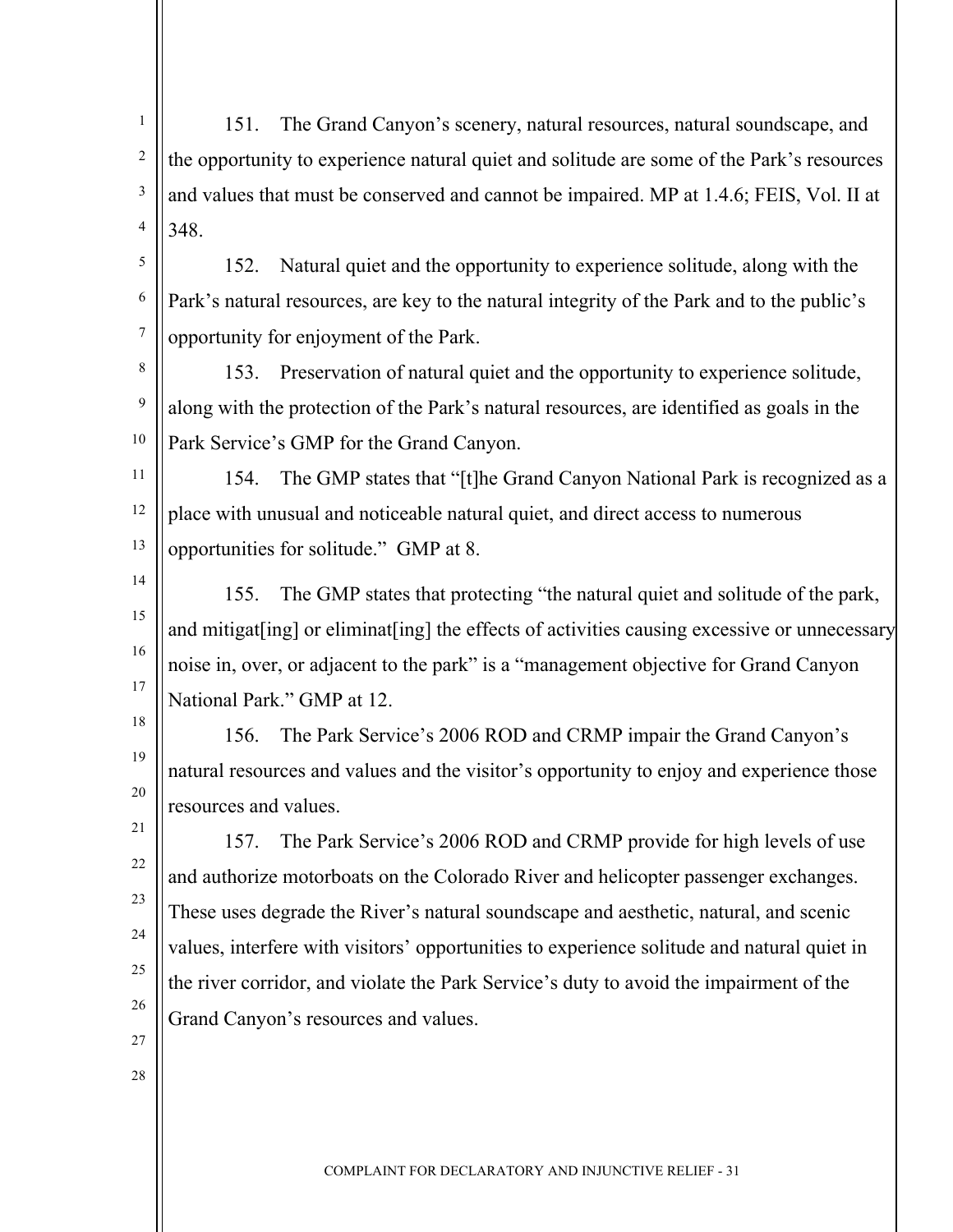| $\mathbf{1}$    | The Park Service's ROD and CRMP are therefore arbitrary and capricious,<br>158.           |
|-----------------|-------------------------------------------------------------------------------------------|
| $\sqrt{2}$      | an abuse of discretion, and not in accordance with the Organic Act and Park Service       |
| $\mathfrak{Z}$  | regulations and policies. $5 \text{ U.S.C.} \$ 706 (2).                                   |
| 4               |                                                                                           |
| 5               | <b>COUNT IV</b>                                                                           |
| 6               | Violation of the Park Service's Duty to Provide Fair and Equitable Access to the Park's   |
| $\tau$          | Resources                                                                                 |
| 8               |                                                                                           |
| 9               | Plaintiffs repeat and incorporate by reference the foregoing paragraphs.<br>159.          |
| 10              | The Park Service's ROD and CRMP violates the Organic Act and Park<br>160.                 |
| 11              | Service regulations and policies.                                                         |
| 12              | 161.<br>The Organic Act mandates that "[n]o natural, curiosities, wonders, or             |
| 13              | objects of interest shall be leased, rented, or granted to anyone on such terms as to     |
| 14              | interfere with free access to them by the public." $16$ U.S.C. § 3.                       |
| 15              | Because the overall use of the river must be limited to protect its natural<br>162.       |
| 16              | resources and the wilderness character of the Colorado River corridor, user access must   |
| 17              | necessarily be limited. The Park Service has chosen to allocate use in a split allocation |
| 18<br>19        | system between commercial and noncommercial user groups.                                  |
| 20              | The 2006 ROD and CRMP allow the Colorado River to be leased for use<br>163.               |
| 21              | by commercial concessionaires at levels that interfere with free access to the Colorado   |
| $\overline{22}$ | River by the public. Pursuant to the 2006 ROD and CRMP, the public gains access to        |
| 23              | travel down the Colorado River by either: (1) applying for a non-commercial permit        |
| 24              | through the lottery system and coordinating a public river trip; or (2) paying a          |
| 25              | commercial concessionaire, which already has guaranteed allocated use of the river, to    |
| 26              | take people on a private trip down the river. Members of the public who have the          |
| 27              | financial means and inclination to gain river access by paying for a private commercial   |
| 28              | trip are assured a trip down the Colorado River. Members of the public who cannot         |
|                 |                                                                                           |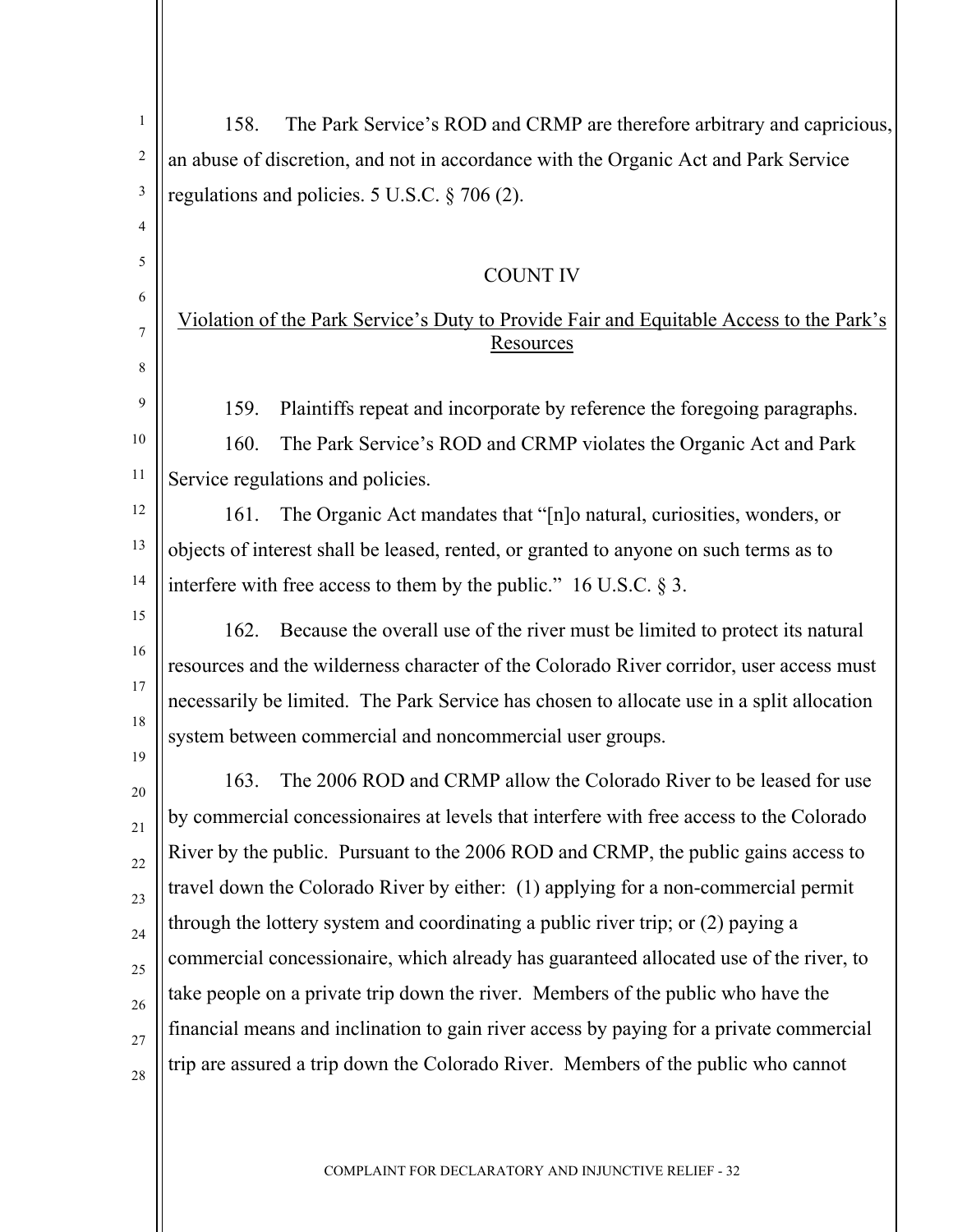1 2 3 4 5 6 7 8  $\alpha$ 10 11 12 13 14 15 16 17 18 19 20 21 22 23  $24$ 25 26 27 28 afford to pay a commercial outfitter and/or do not wish to take a commercial trip, have no guarantee they will be able to take a trip down the Colorado River. 164. Under the existing permit system a member of the public must wait between 10 and 20 years to obtain a permit to take a non-commercial trip through the Grand Canyon. There are currently approximately 7,000 people on this list who are waiting to obtain a permit. 165. Pursuant to the 2006 ROD and CRMP, the waiting list for non-commercial uses will be eliminated and replaced by a weighted lottery system. 166. The 2006 ROD and CRMP's allocation system – a system that inequitably favors access by private commercial users who can afford to pay for guided trips and authorizes unnecessary amounts of commercial concessionaires at the expense of noncommercial users -- is therefore arbitrary and capricious, an abuse of discretion, and not in accordance with the Organic Act. 5 U.S.C. § 706 (2). COUNT V Violation of the Park Service's Duty to Take a Hard Look at Environmental Consequences 167. Plaintiffs repeat and incorporate by reference the foregoing paragraphs. 168. The Park Service's ROD, CRMP, and FEIS violate NEPA and its implementing regulations and the Management Policies. 169. Pursuant to NEPA and its implementing regulations, the Park Service is required to take a hard look at the environmental consequences of its proposed action. The Park Service must assess the direct, indirect, and cumulative impact of its actions before they occur and before the agency commits resources to the action(s). 40 C.F.R. §§ 1500 to 1508. 170. Pursuant to NEPA and its implementing regulations, the Park Service must also ensure the scientific accuracy of information it relies upon in making conclusions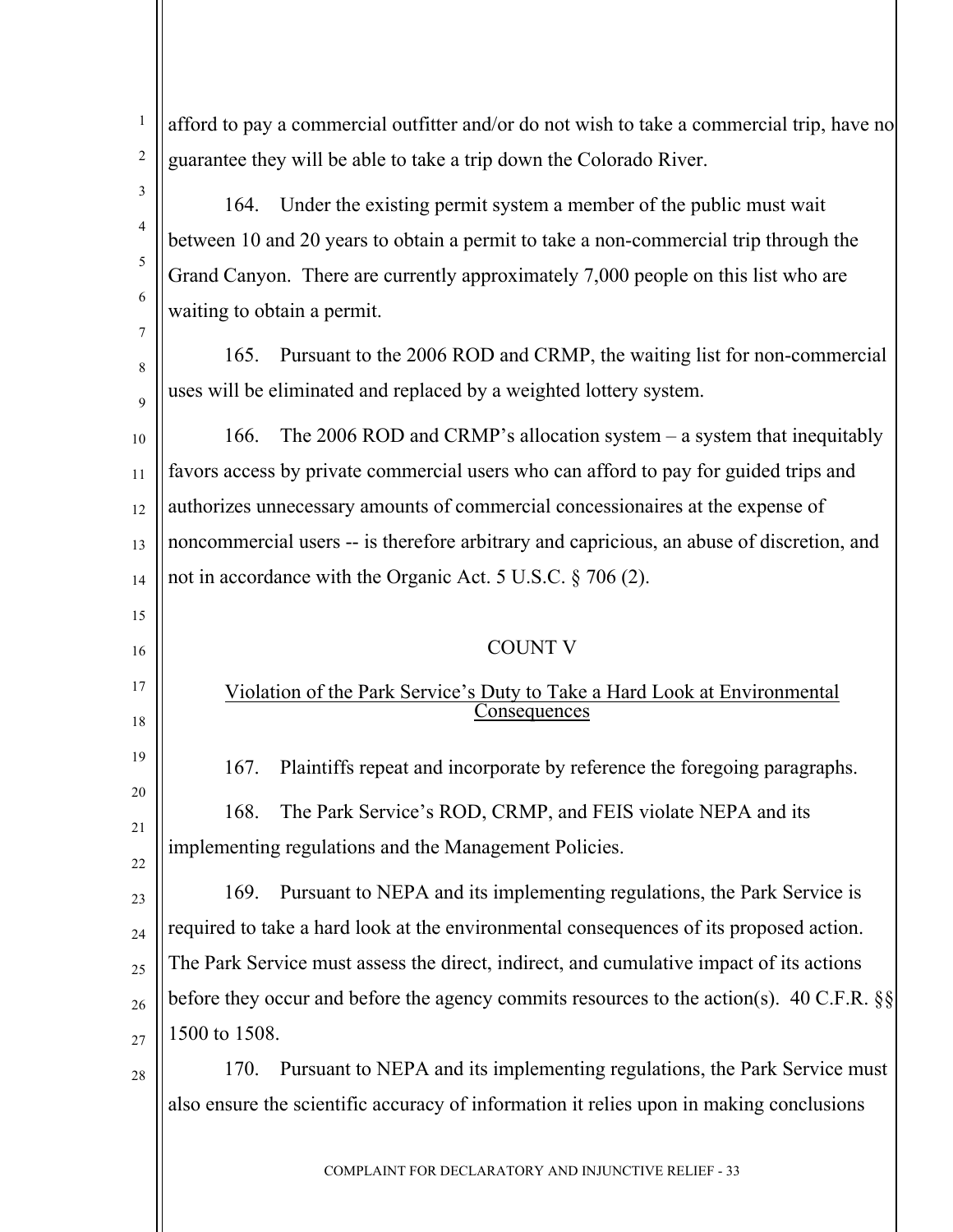1 2 3 4 5 (and make explicit reference by footnote to those sources), ensure use of high-quality information and an accurate scientific analysis, disclose and analyze conflicting scientific data and responsible opposing views, and ensure that the EIS includes enough information in order to afford the public an opportunity to submit meaningful public comment. 40 C.F.R. §§ 1500 and 1502.

6

7

8

9

171. The Park Service's Management Policies mandate that before making a determination of whether there would be impairment to the Grand Canyon's resources and values, the Park Service "must consider any environmental assessments or environmental impact statements . . . relevant scientific studies, and other sources of information; and public comments." MP at 1.4.7.

10 11

12 13 14 15 16 17 18 172. The Park Service's 2006 ROD, CRMP, and FEIS fail to take a hard look at the direct, indirect, and cumulative impacts of allowing different levels and types of commercial and motorized use of the Colorado River. The FEIS fails to establish the proper baseline and fails to consider all available, high quality and scientifically accurate studies and data and public comments on the direct, indirect, and cumulative impacts of allowing motorboats and helicopter exchanges on the Colorado River's natural resources (natural soundscape, wilderness character, riparian areas and vegetation, and wildlife) and visitor experiences.

19 20 21 22 23 173. The Park Service also fails to base its 2006 ROD on complete scientific data concerning the present condition of Colorado River resources and the ongoing degradation of these resources, especially as caused by the operations of Glen Canyon Dam, to the visitor experience pursuant to the Organic Act and Grand Canyon Protection Act.

- 24 25 26 27 174. The Park Service's decision to issue its 2006 ROD and adopt the CRMP in the absence of this information and analyses is arbitrary and capricious, an abuse of discretion, and not in accordance with NEPA and its implementing regulations. 5 U.S.C.  $$706(2)(A).$
- 28